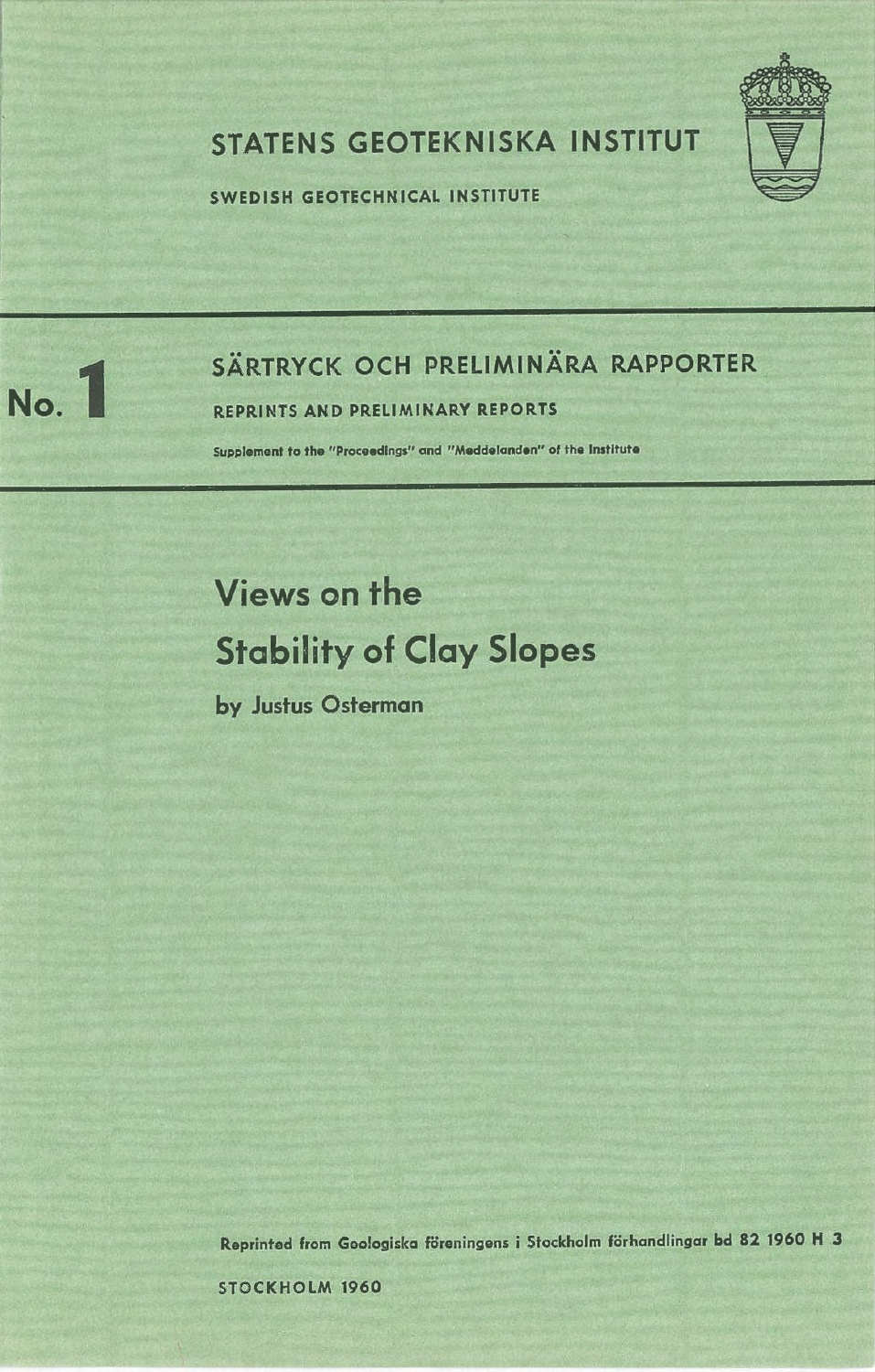#### Preface

Preliminary or final research results have been presented by officers of the Institute in various lectures. The reports have sometimes been publishd in trade magazines. As far as resources have allowed, comprehensive and detailed reports have been published in the Proceedings series of the Institute.

In order to make a quick presentation of certain research reports of more general interest, although preliminary, the Institute will issue "Reprints and Preliminary Reports" as a supplementary series to its "Proceedings" and "Meddelanden". The actual series, which may also contain Swedish papers, will be distributed on an exchange basis.

The first issue of the series contains a preliminary description of research on shearing resistance, performed mainly in connection with the investigations of the Göta River Valley in southwestern Sweden.

Stockholm, December, 1960.

#### SWEDISH GEOTECHNICAL INSTITUTE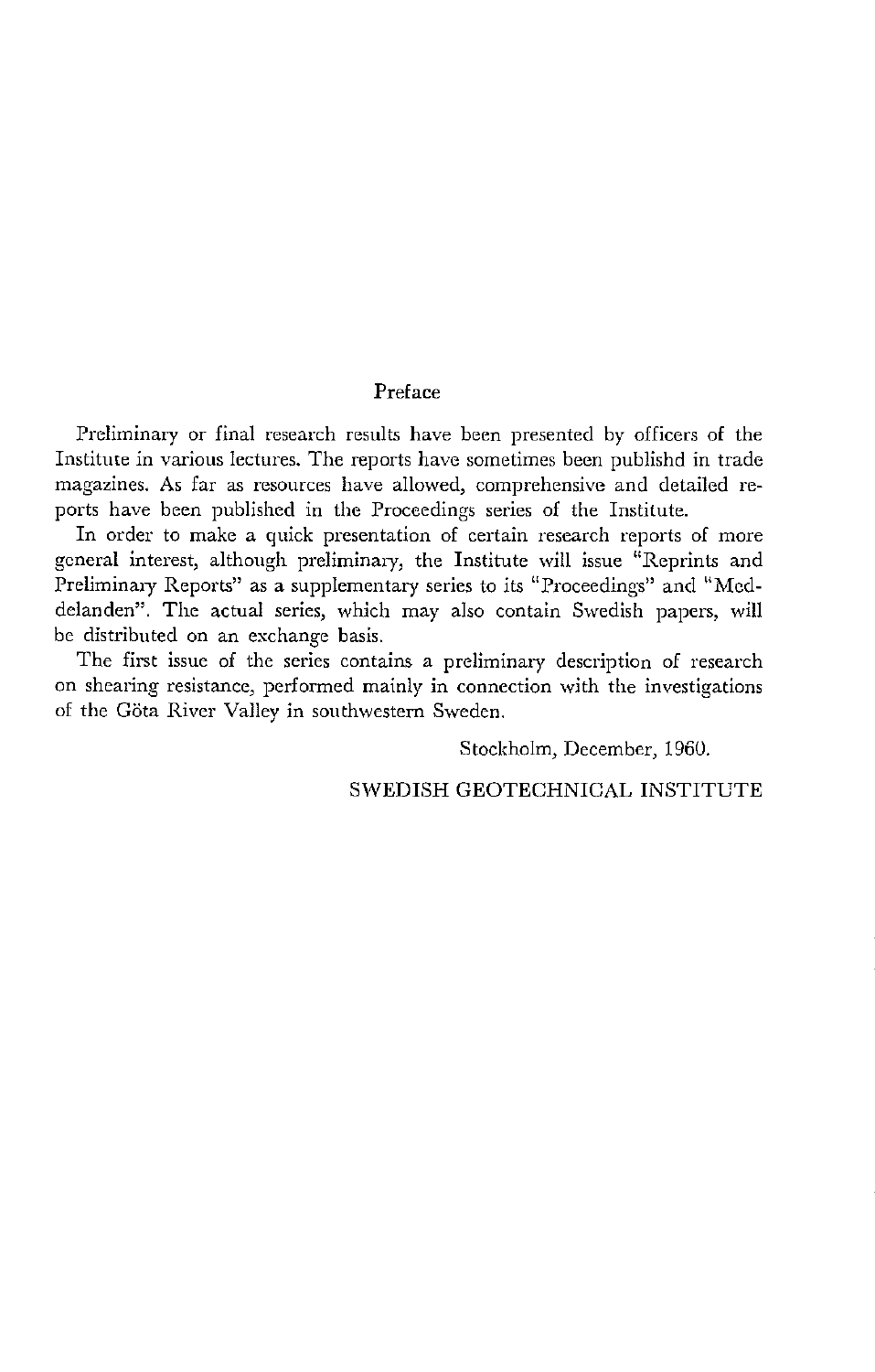### Views on the Stability of Clay Slopes

By

JUSTUS OSTERMAN

Swedish Geotcchnical Institute, Stockholm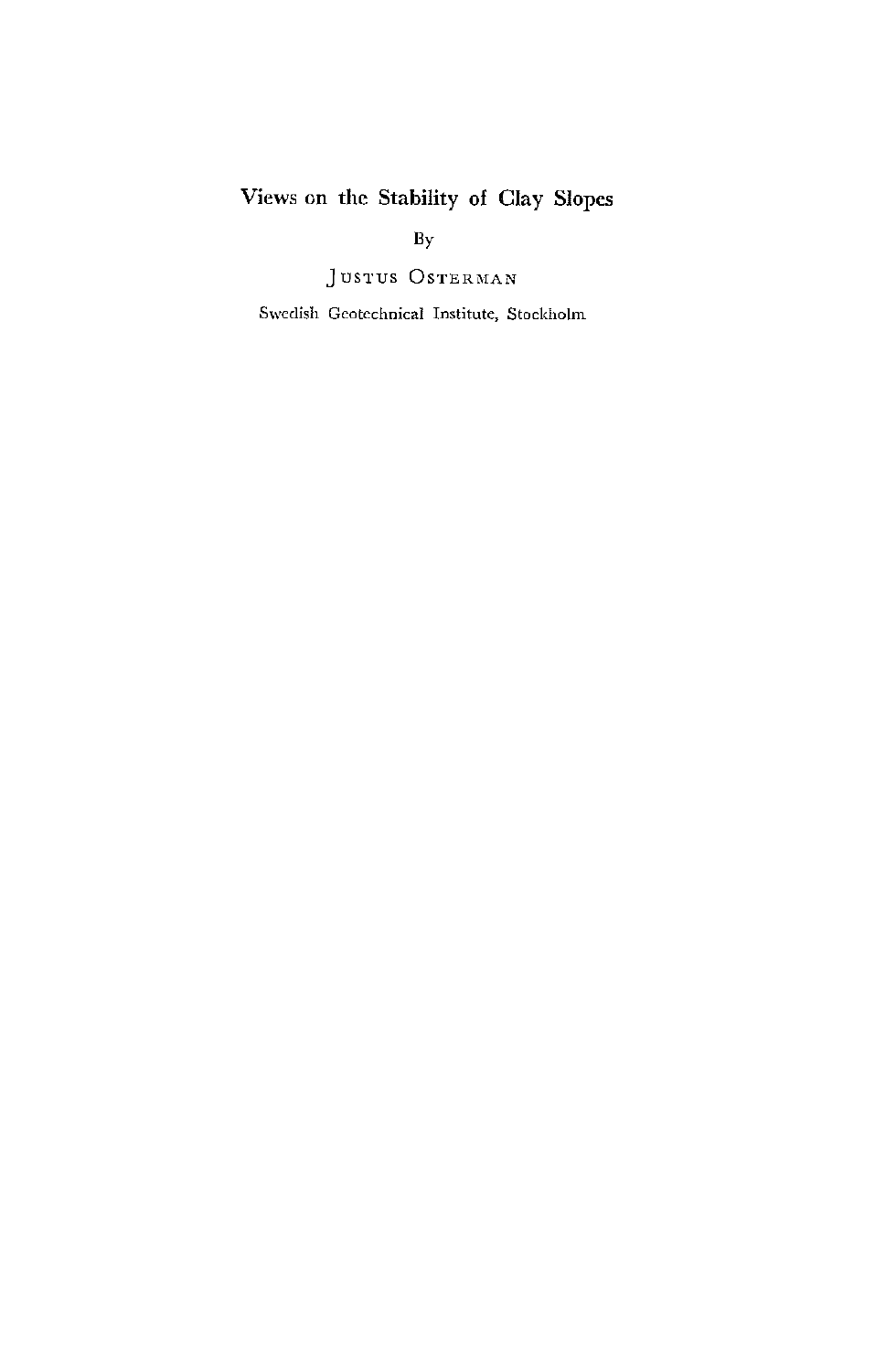*Abstract.* Some aspects are presented on the judgement of the stability of clay slopes in Sweden.

Among other things, the structural changes of soil elements, exposed to shear, and their influence on strength are discussed.

The relation between the soil plasticity and the ratio between strength and overburden pressure is touched upon, and the influence of water pressure and seepage on the latter.

Further, the difference between the condition of equilibrium and that of stability is discussed.

#### **Introduction**

Since the author was asked to give a lecture on the stability of clay slopes, he has published a paper (Osterman 1960) on the strength of soft, plastic clays. Only a few points will be recalled here, necessary to follow the reasoning, as well as some explanatory distinctions. The discussion will be confined to Swedish saturated clays in a state close to normal consolidation, and with normal sensitivity.

When a clay consolidates under an overburden, the skeleton is exposed to overexertion causing settlements and creep, delayed by the time-consuming pore water flow.

The rate of flow in a certain clay is dependent on the pore water pressures, *u,* which can be measured by means of an ordinary piezometer and are thus gravitation parts of the soil water stresses.

During this course of events the clay will decrease in volume, with a consequent increase in cohesion and possibly also in frictional resistance capacity. In natural terrain the horizontal dimensions of the clay elements are mainly unchanged, and a shearing deformation occurs. In principle, the problem refers to a reorientation of the grains.

It may be mentioned in this connection that the shearing resistance of the clay skeleton can be affected by the loading operation, giving extra pore water overpressures. These excess pressures seem to decrease rather rapidly as indicated by some oedometer tests performed by Hansbo (1960), who considers it to be a thixotropic effect. He also points out a possible extra delay in the pore water flow from that calculated on the basis of Darcy's law.

However, we may still discuss matters on the assumptions of a period of mainly primary settlements with considerable loss in pore water overpressures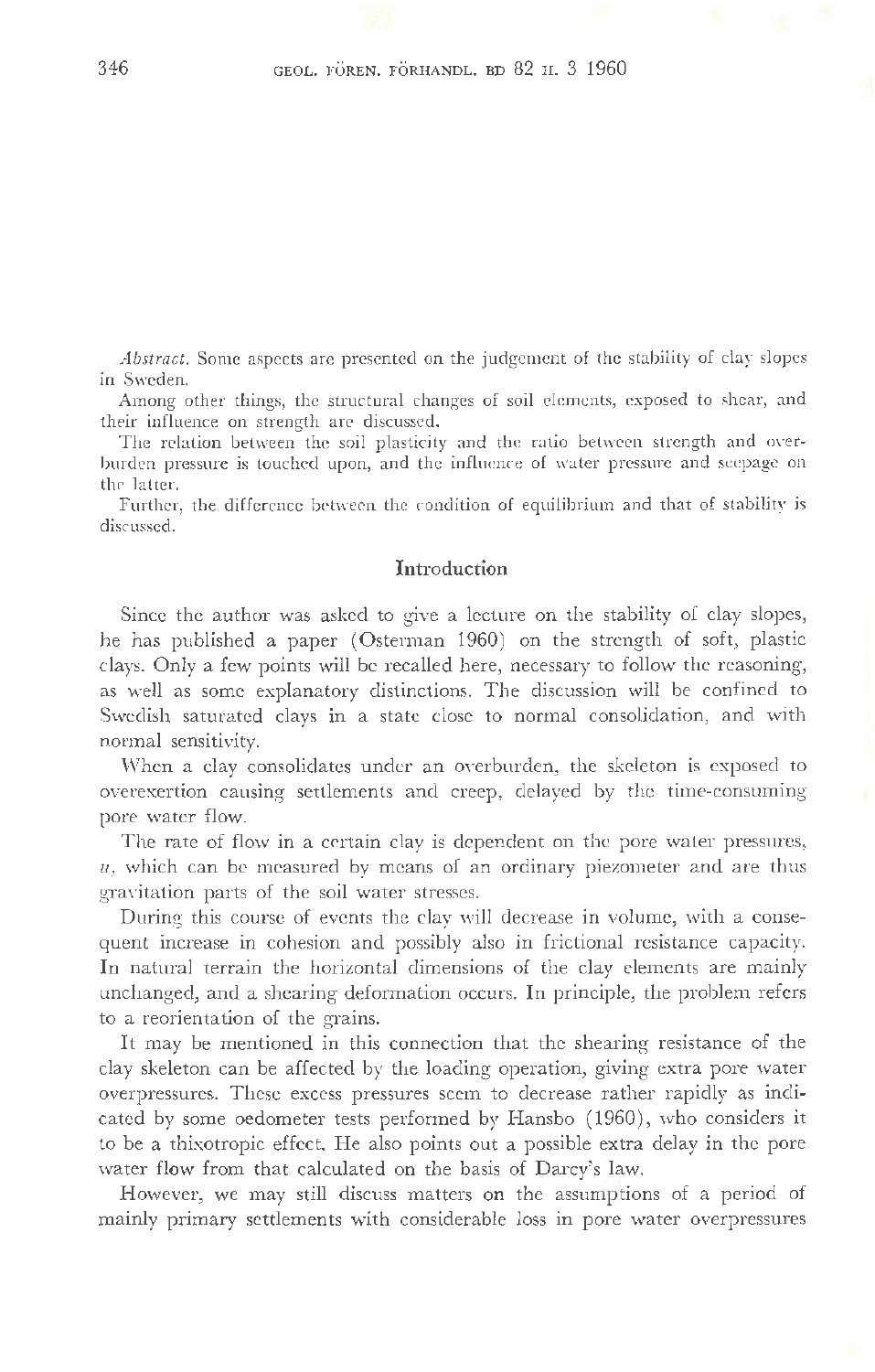(and some thixotropic effects) and a period of mainly secondary creep with rather small or stationary pore pressures.

We can calculate an angle of apparent friction required from the formula

$$
\tan \Phi = \frac{\sigma'_1 - \sigma'_3}{2 \downarrow \sigma'_1 \cdot \sigma'_3} \quad \dots \quad (1)
$$

where  $\sigma'_{1}$  = major principal effective stress =  $\sigma_{1}$  - *u*  $\sigma'_3$  = minor  $\rightarrow$   $\rightarrow$   $\rightarrow$   $\rightarrow$   $\rightarrow$   $\sigma_3 - u$ 

In the case of consolidated equilibrium this angle is called  $\Phi_{ce}$  by Tschebotarioff (1957) and others.

The strengthening effect of the secondary settlement was discussed in the paper of the present author. From that effect it follows that a small increment of load may be added before considerable primary settlements will begin. That may be the cause of the similar effects which have been found and discussed by Leonards and Ramiah ( 1960) .

At failure the clay can resist greater stresses than at consolidated equilibrium, and the question of creep is therefore important, especially in the case of high plasticity clays.

#### **Drained and Undrained Strength**

When discussing the shearing resistance of soils, the expressions "drained" strength and "undrained" strength are often used. The meaning of the terms will be clear from a demonstration of the function of the simple shear model given in Fig. 1.



Fig. 1. Model showing the principles of undrained and drained shear in the case of a loose granular mass.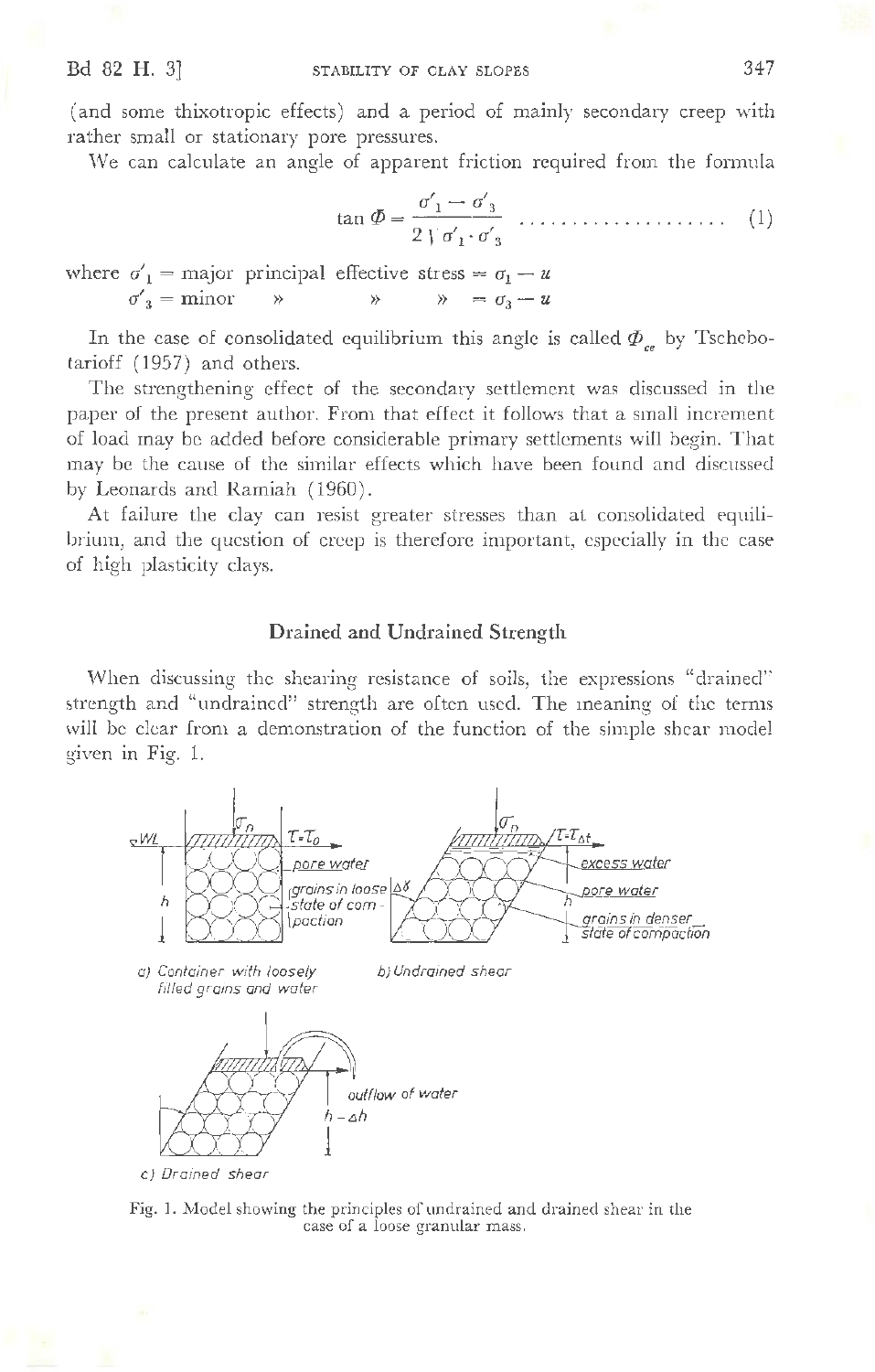Fig. 1a shows a swayable box filled with saturated soil with a grain skeleton in a loose state of density. The soil is exposed to normal load, taken up by intergranular stresses, and thereafter the box is sheared.

In Fig. 1b is shown how the soil structure will then break down, and how the load after the shearing will be carried by pore water pressures in the case of no drainage. For the granular material the resistance to shear will of course vanish. One may perhaps talk about a kind of negative inner dilatancy.

Fig. le shows how the load will still be carried by intergranular stresses in the case of immediate drainage, and it is obvious that there will be a resistance to shear. The volume will decrease and thus there \'l'ill also be negative outer dilatancy.

If, on the other hand, the grains were originally densely packed, and the soil structure swelled when sheared, a decrease in pore water pressure would, in the case of no drainage, influence the intergranular stresses.

Thus the undrained shear strength may be lower or higher than the drained 5trength. In the case of the grains in the so-called "critical" state of density, cf. Casagrande (1936), no volume change will occur, and the resistance to shear will be almost unaffected by dilatancy effects.

The above-mentioned model can be used for a simple description of the behaviour of frictional soil exposed to shear. Sand layers can often be found in the clay slopes. When the intergranular stresses are moderate, due to artesian pressures for instance, the frictional resistance to shear failure may be low. If the soil density is loose, a failure will occur quickly.

Recently, Bjerrum a. Simons (1960) have given values of the angle of apparent friction in fine sand and silt down to 10-11°.

Roscoe, Schofield and Wroth (1958) state that the yielding of a clay sample defines a loading path in the coordinate space, defined by the effective stress,  $\sigma'$ , normal to the failure surface, the void ratio, *e*, and the shear stress  $\tau$ , in the failure surface, and that the ends of the paths lie at a unique "critical void ratio line". Moreover, it is said that in the tests on overconsolidated samples the positive change  $(\Delta u)$  in pore water pressure is less than in tests on normally consolidated samples. For heavily overconsolidated samples,  $\Delta u$  may become negative. In the paper an overconsolidation ratio line at the critical state is discussed. All samples on the "wet" side will contract in drained tests, or show a positive pore pressure change in undrained tests; whereas all those on the "d1y" side will dilate or develop a negative pore pressure change. In this connection the authors refer to earlier papers by Hvorslev and Haefeli.

Attention is drawn to the circumstances just mentioned, because of its importance when judging the behaviour of Swedish clays, most of which are on the wet side, but clays on the dry side might be found in riversides, for instance. That part of the shearing resistance which is due to friction will decrease when the value of *u* increases.

As appears, the low plasticity materials will give strength results which differ very much in the case of drained tests from that of undrained tests. Swedish clays, however, are rather plastic as can be seen from the plasticity chart,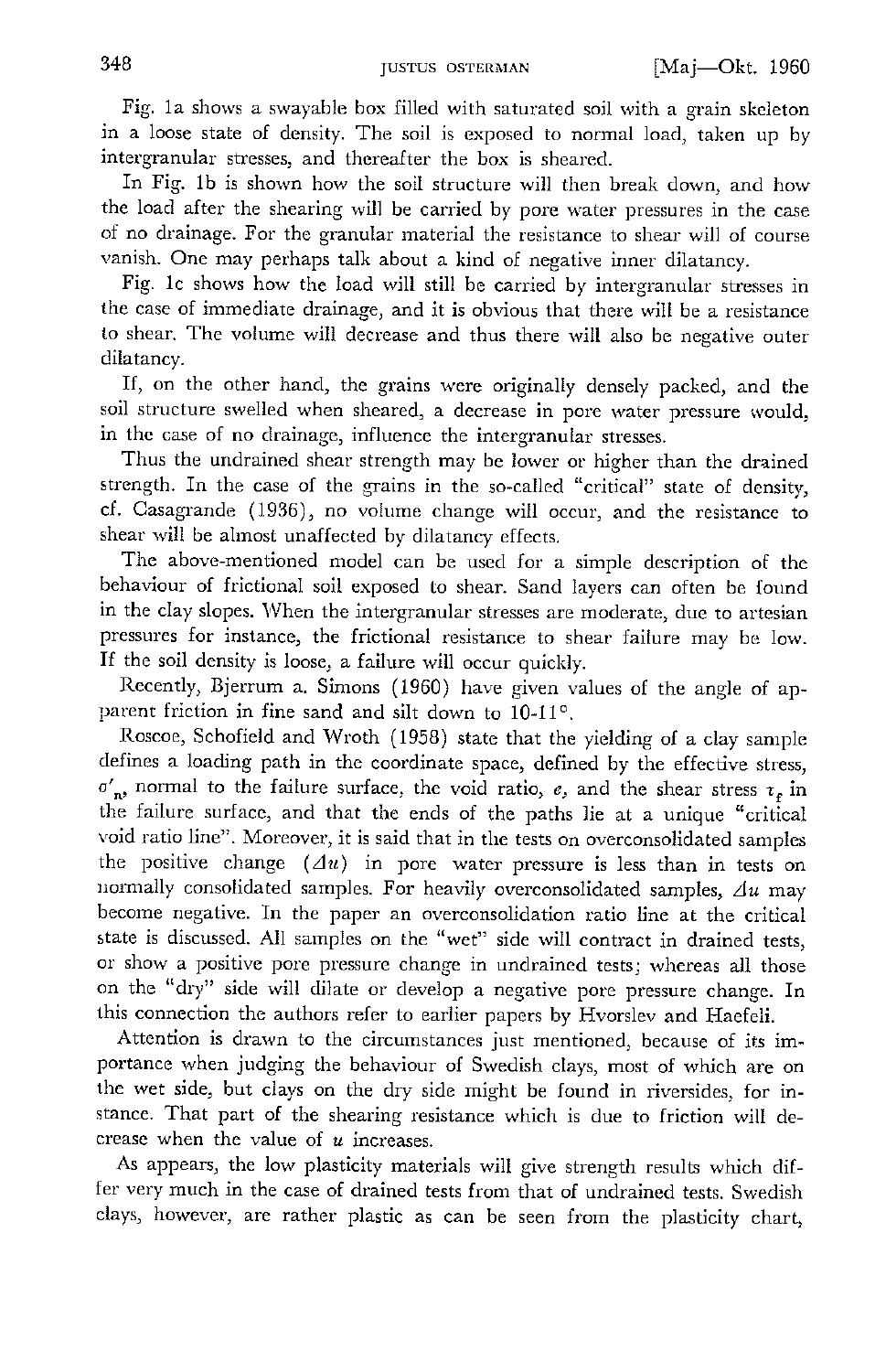

Fig. 2. Plasticity chart for some Swedish clays.

drawn according to Casagrande's principles, shown in Fig. 2, which demonstrates a relation between liquid limit  $w_L$  and plasticity index  $I_n$  for some clays, tested recently.

#### **Results of Simple Strength Tests**

During a drained standard test in a shear box, consolidation occurs and the apparent angle of friction made use of at failure (in the case of normal consolidation), will instead of from Eq. (1), be calculated from the formula

$$
\tan \varPhi_{\mathbf{d}} = \frac{\tau_{\mathbf{f}}}{\sigma'_{\mathbf{n}}} \quad \dots \quad \dots \quad \dots \quad (2)
$$

where  $\tau_f$  = shearing resistance in failure surface  $\sigma'_n$  = effective normal pressure on failure surface

as the principal stresses are not exactly known.

Fig. 3 shows the results of a number of drained shear box tests in relation to the plasticity index. Table I shows some additional data of the test specimens, volume weight  $\gamma$  tons/m<sup>3</sup>, water content w in percentage of dry weight in natural state, and plastic limit  $w_{\rm p}$ . Owing to the difficulties of making the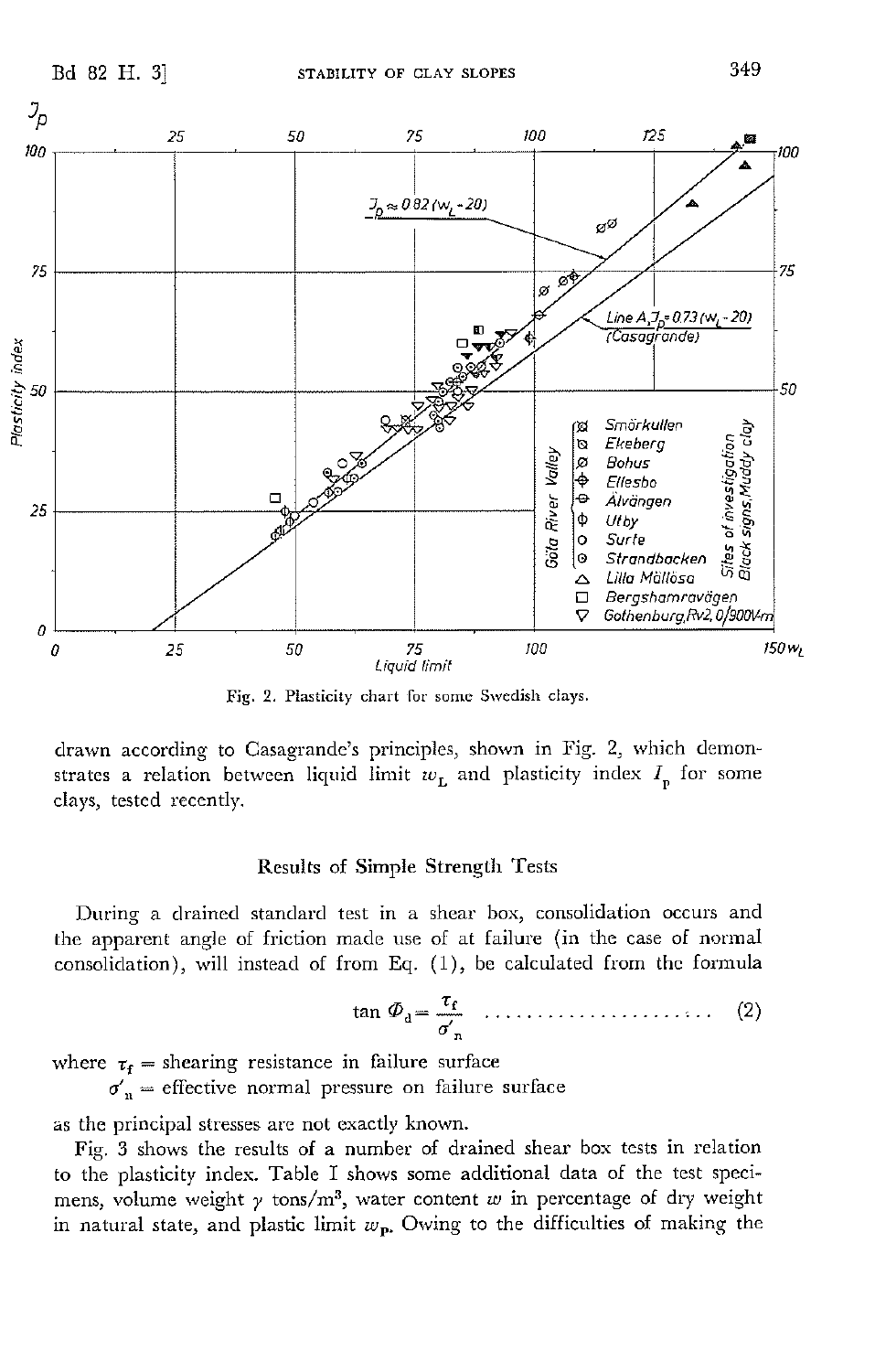

shearing resistance plotted against plasticity index, in normally consolidated

tests perfectly drained and to wait for the final consolidation, the  $\Phi_{a}$ -values may be a little too low.

During an undrained standard test in the shear box the consolidation is due to the normal pressure and no further loss of water will occur. The apparent angle at failure will be calculated from the formula

$$
\tan \Phi_{\rm cu} = \frac{\tau_{\rm f}}{\sigma_{\rm u}} \quad \dots \quad \dots \quad \dots \quad (3)
$$

where  $\sigma_{\text{nc}}$  = total normal pressure on failure surface = initial consolidation pressure

It must be mentioned that this test applies to a special case of loading.

| Identification No.                                 | Depth<br>m | Volume<br>weight<br>$t/m^3$ | $\imath\mathit{e}$ | $w_{\text{L}}$ | $\omega_{\rm p}$ | $I_{\rm p}$ | tan $\Phi_d$ | Soil classification                                                         |
|----------------------------------------------------|------------|-----------------------------|--------------------|----------------|------------------|-------------|--------------|-----------------------------------------------------------------------------|
| 1403 K 6392                                        |            | 1.75                        | 39                 | 57             | 27               | 30          | 0.40         | Black a. grey silty clay,<br>seams of sandy silt, bands<br>of iron sulphide |
| 4745 K 6392                                        |            | 1.74                        | 45                 | 57             | 36               | 21          | 0.44         | Dark-grey silty sulphide<br>clay                                            |
| 4474 K 6392<br>$\cdots$                            |            | 1.74                        | 42                 | 55             | 35               | 20          | 0.43         | Dark-grey sandy silty<br>sulphide coarse clay                               |
| 4037 K 6392<br>$\cdots$<br>7652 K 6392<br>$\cdots$ |            | 1.62<br>2.07                | 61<br>22           | 88<br>26       | 37<br>20         | 51<br>6     | 0.42<br>0.54 | Dark-grey muddy silty clay<br>Grey varved silt, seams of                    |
| 1873 K 5517, Bh 18                                 | 14         |                             |                    |                |                  | 65          | 0.425        | fine sands                                                                  |
| 5940 K 5517, Bh 18<br>1235 K 5314 Eke-             | 28         |                             |                    |                |                  | 41          | 0.415        |                                                                             |
| berg $\ldots \ldots \ldots$<br>1147 K 7068 Älv-    | 20.5       | 1.65                        | 62                 | 90             | 31               | 59          | 0.40         | Grey clay with shells                                                       |
| ängen                                              | 10         | 1.49                        | 94                 | 99             | 38               | 61          | 0.42         | Blue-grey muddy clay,<br>bands of iron sulphide                             |
|                                                    |            |                             |                    |                |                  |             |              |                                                                             |

Table I. Data of slow shear-box tests, performed in the SGI-apparatus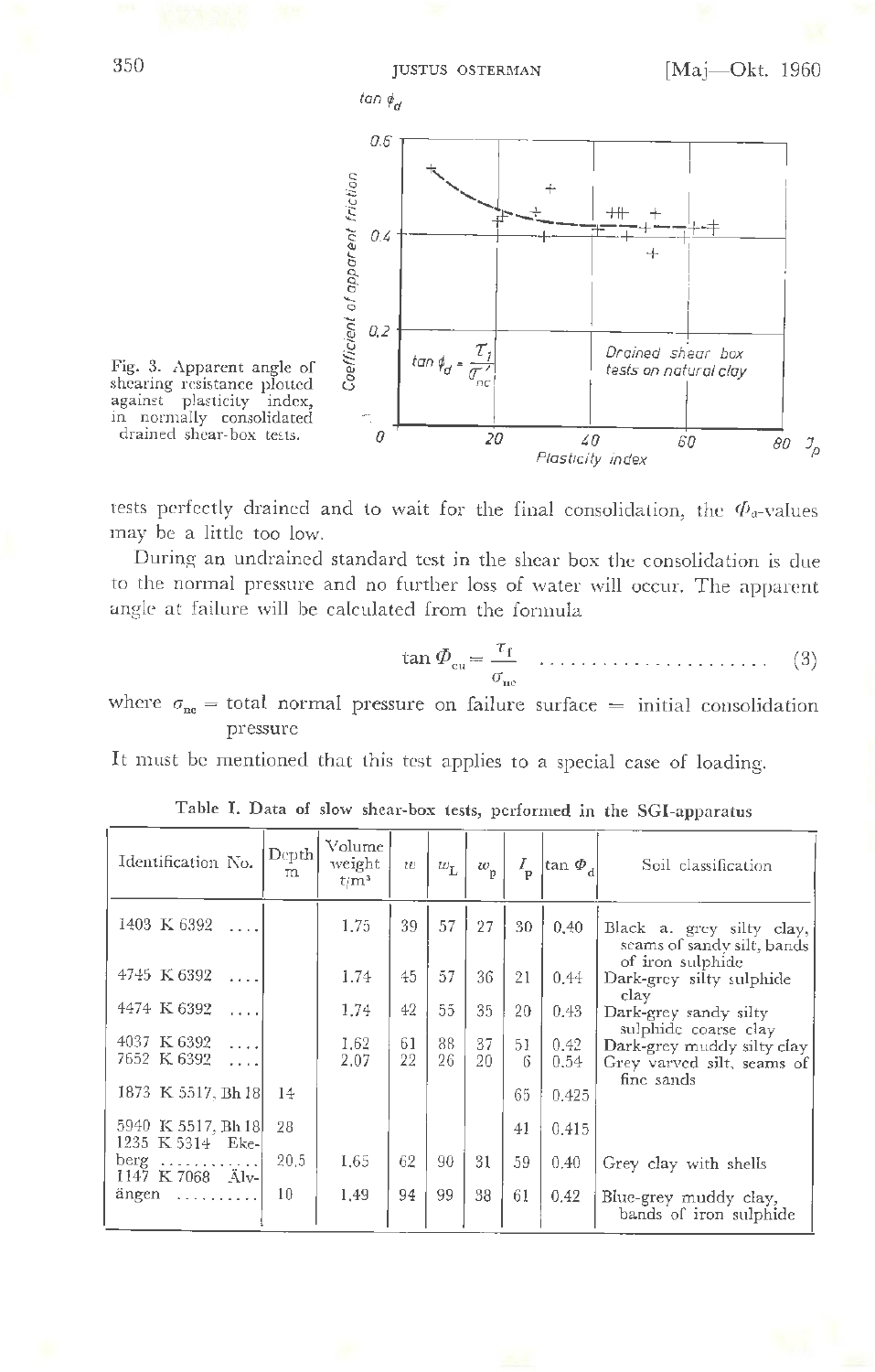

Fig. 4. Apparent angle of shearing resistance plotted against plasticity index, in normally consolidated undrained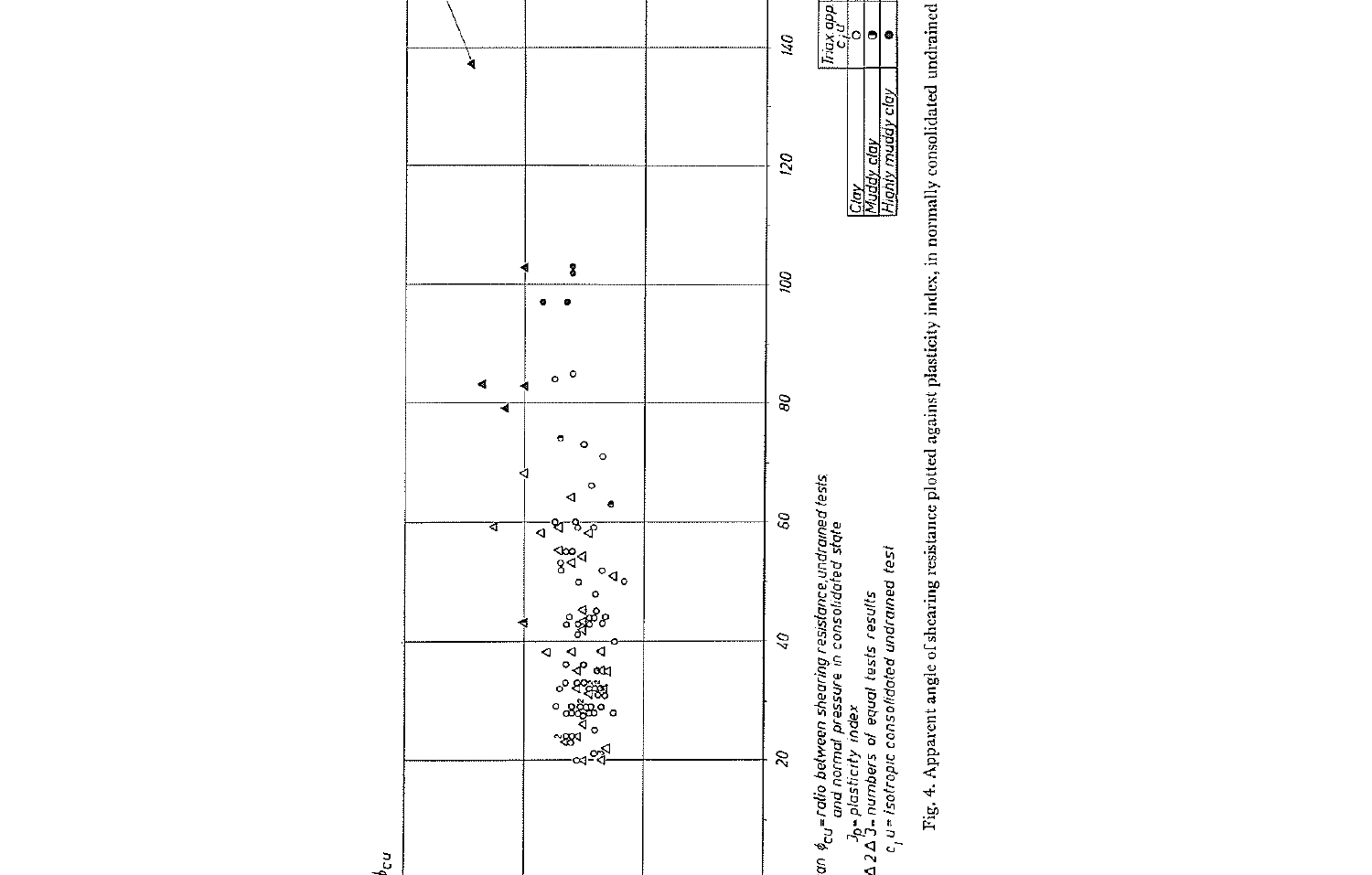

Fig. 5. Diagram showing the value  $H_3/\tau_f$  as a function of strength number  $H_3$  (see also the text) and fineness number  $F$  in the case of the fall-cone test according to J. Olsson.

Fig. 4 shows the results of a number of undrained shear box tests in relation to the plasticity index. In the figure a number of triaxial results are also plotted. For reasons discussed below these results must be regarded with some care.

Owing to the difficulties of making the tests perfectly undrained and quickly, the  $\Phi_{\text{on}}$ -values may often be too high at small values of  $I_{\text{on}}$ 

In the laboratory the undrained strength can also be measured by use of the fall-cone test, a very careful study of which was made by the inventors, the Geotechnical Commission of the Swedish State Railways, 1914-1922 (see Final Report 1922). Terzaghi ( 1927) introduced a theoretical attempt for the interpretation of the fall-cone test.

On the suggestion of the present author ultra rapid pictures were taken of the motion of the cones and the results were worked up. A comparison was made between the fall-cone test and the vane test results by Hansbo (1957), who used a more precise attempt. The investigation showed that both tests were of similar character, and that an interpretation from the one test to the other did not necessitate to account for the organic content.

In the case of the fall-cone test, J. Olsson has calculated a strength correction for the clay fineness necessary. Fig. 5 shows a diagram of the reduction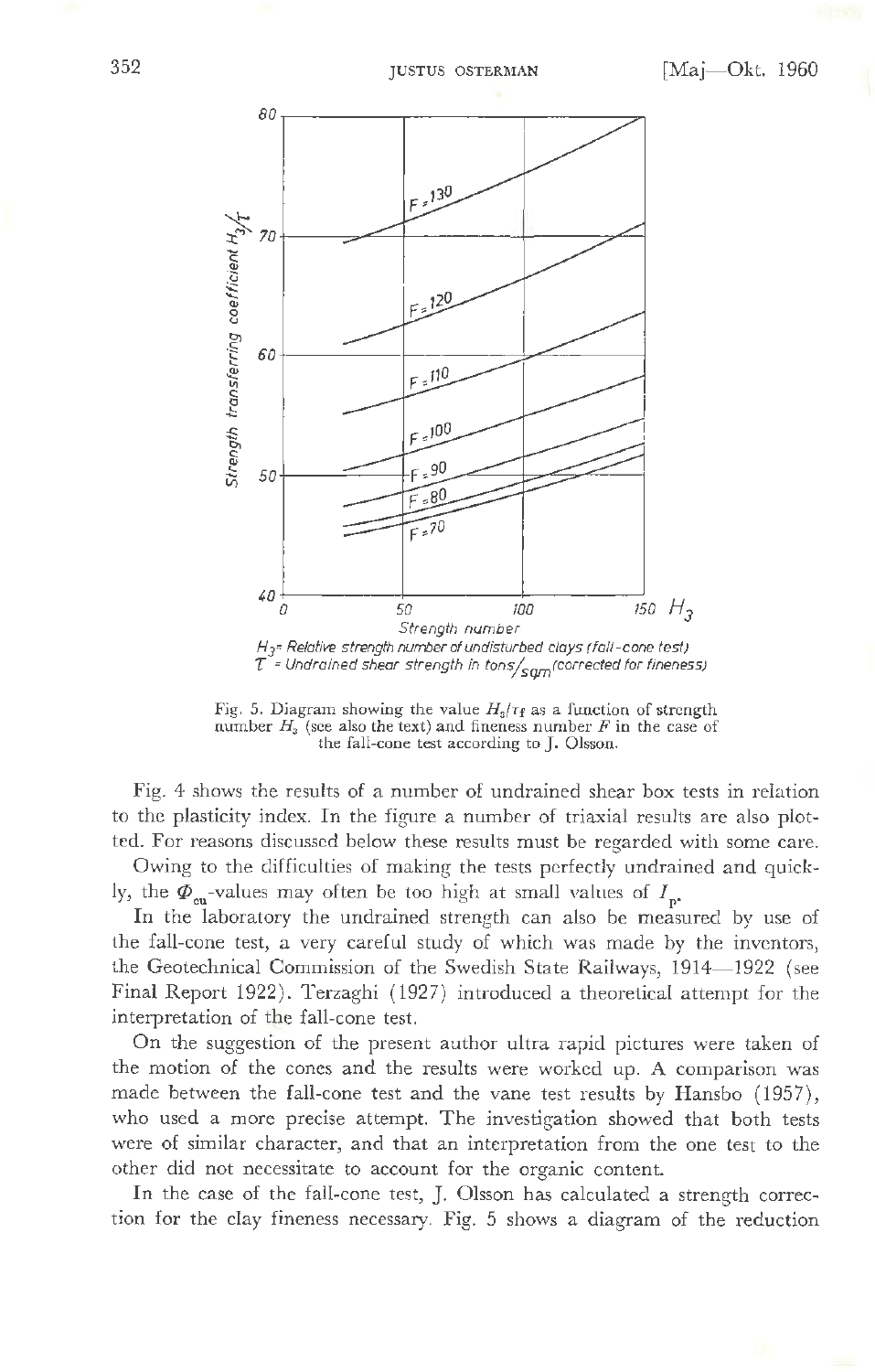

Fig. 6. Diagram showing the shearing resistance of mud as a function of the angular velocity of the laboratory vane.

mentioned as a function of the fineness number which he has sketched. In this connection the fineness number  $F$  can be identified with the Atterberg percussion liquid limit. (The H-number of any clay is the weight in gm. of the 60° cone, which is given a penetration of 10 mm, when dropped from the surface of the sample, divided by 6 gm. thus giving, in the case of 60 gm.- $60^{\circ}$  cone, an *H*-number equal to 10. Index 3 refers to undisturbed samples.)

The shearing resistance of a remoulded clay can also be determined by the fall-cone test or by the laboratory vane test. In the latter case it is possible to observe the influence of the shearing velocity.

Fig. 6 shows the shearing resistance of a remoulded mud at varying angular velocity (in log-scale) of the laboratory vane. The disturbing effects in disperged systems, when the viscosity is decreasing with increasing velocity, are normally due to coupling on the molecular scale between the dispersed phase and the solvent in addition to orientation<sup>1</sup> effects of anisotropic particles and straightening of coiled threads, etc. As can be seen from the figure the apparent viscosity decreases when the shearing velocity increases, and some char acteristics, similar to those just mentioned, seem to influence the behaviour of the mud.

Owing to similar phenomena it may be necessary to reduce strength results obtained by means of quick testing, especially at high percentages of organic matter or high periphery velocity, also in the case of vane tests. Thus, the size of the vane can have an influence.

Fig. 7 shows the ratio between uncorrected vane strength  $c$  and overburden

<sup>1</sup> A diagrammatic representation of the build up of coarse grains in a surrounding colloidal matrix at failure is sketched by Trollope and Chan (1960).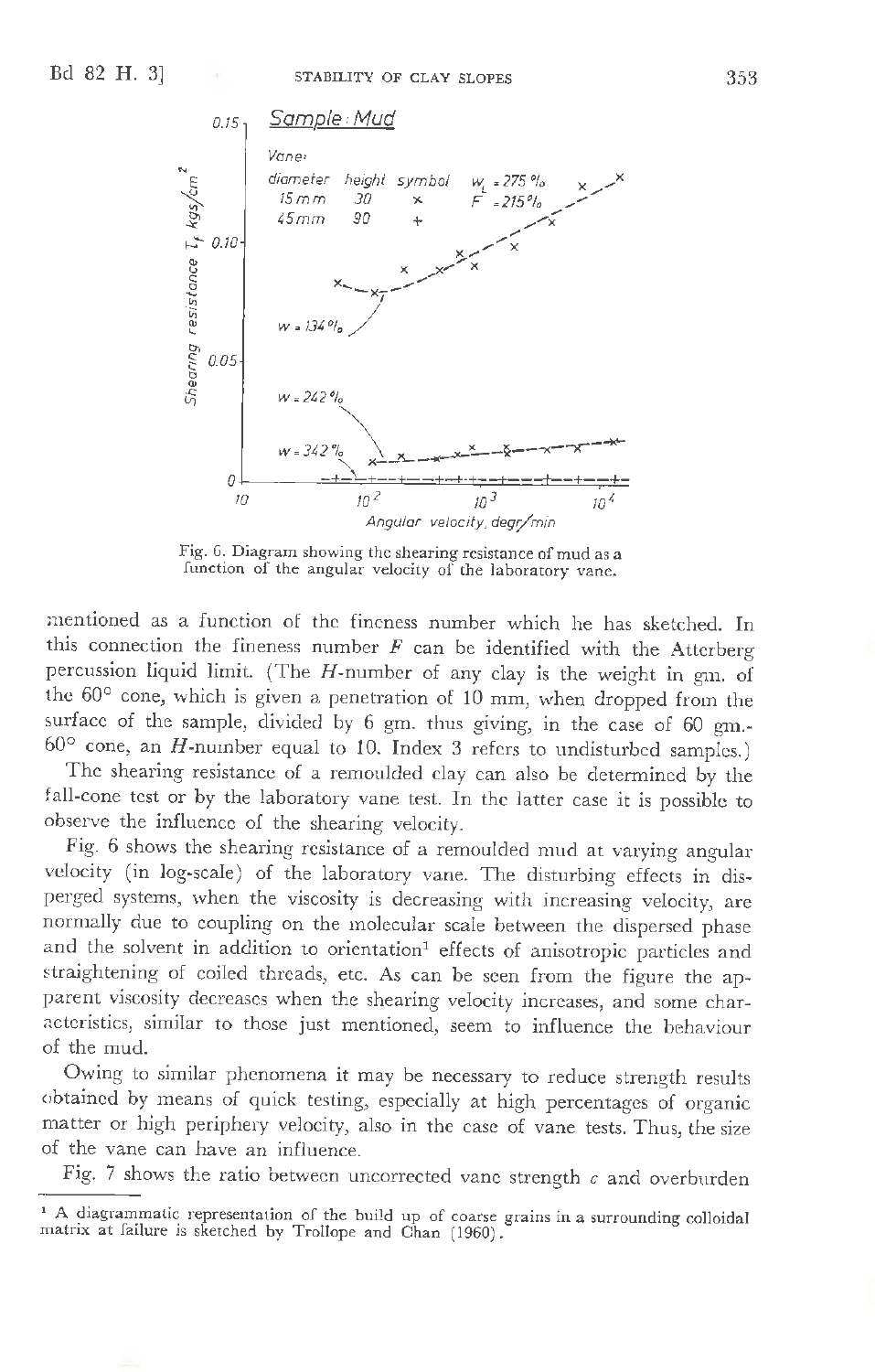

Fig. 8. Riverside slope with decreasing shear strength at greater depths in a tested profile.

Elevation, metres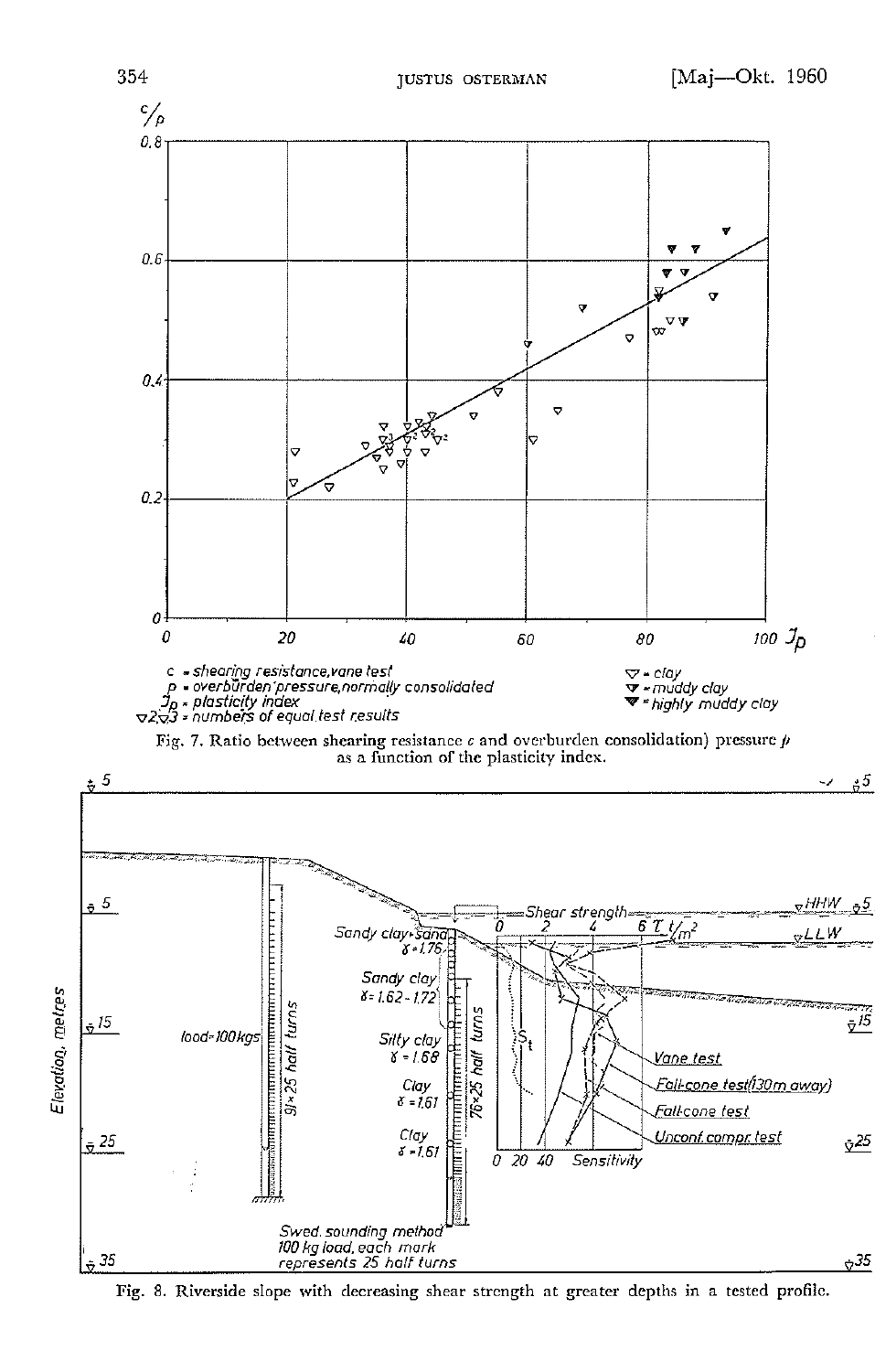pressure  $p$  as a function of the plasticity index  $I_p$ . The reduction just named should increase with increasing index.

The organic matter plays an important rôle for the strength. Figs. 4 and 7 show some earlier results, here revised with regard to organic content. The clays have been called muddy, when the loss of ignition has been round about 2.5 as percent of dry weight, or more. Also the type of mineral is important, see for instance Lambe et al. (1960).

Another problem of importance is the question of the swelling of the clay, due to suction, in Sweden mainly related to decrease in effective stresses. This suction effect may break the part of the cohesion which depends on overconsolidation.

In Swedish clays of low permeability this process seems to take a very long time. Old parts of a dry crust have been found which have lain under water for thousands of years and which are still very hard (compare the Final Report of the Geotechnical Commission of the Swedish State Railways).

On the other hand, at a test area at Viisby near Stockholm, where, as a consequence of the loading, water percolates the crust, the strength of it seems to decrease. In the valley of the Göta River in south-western Sweden

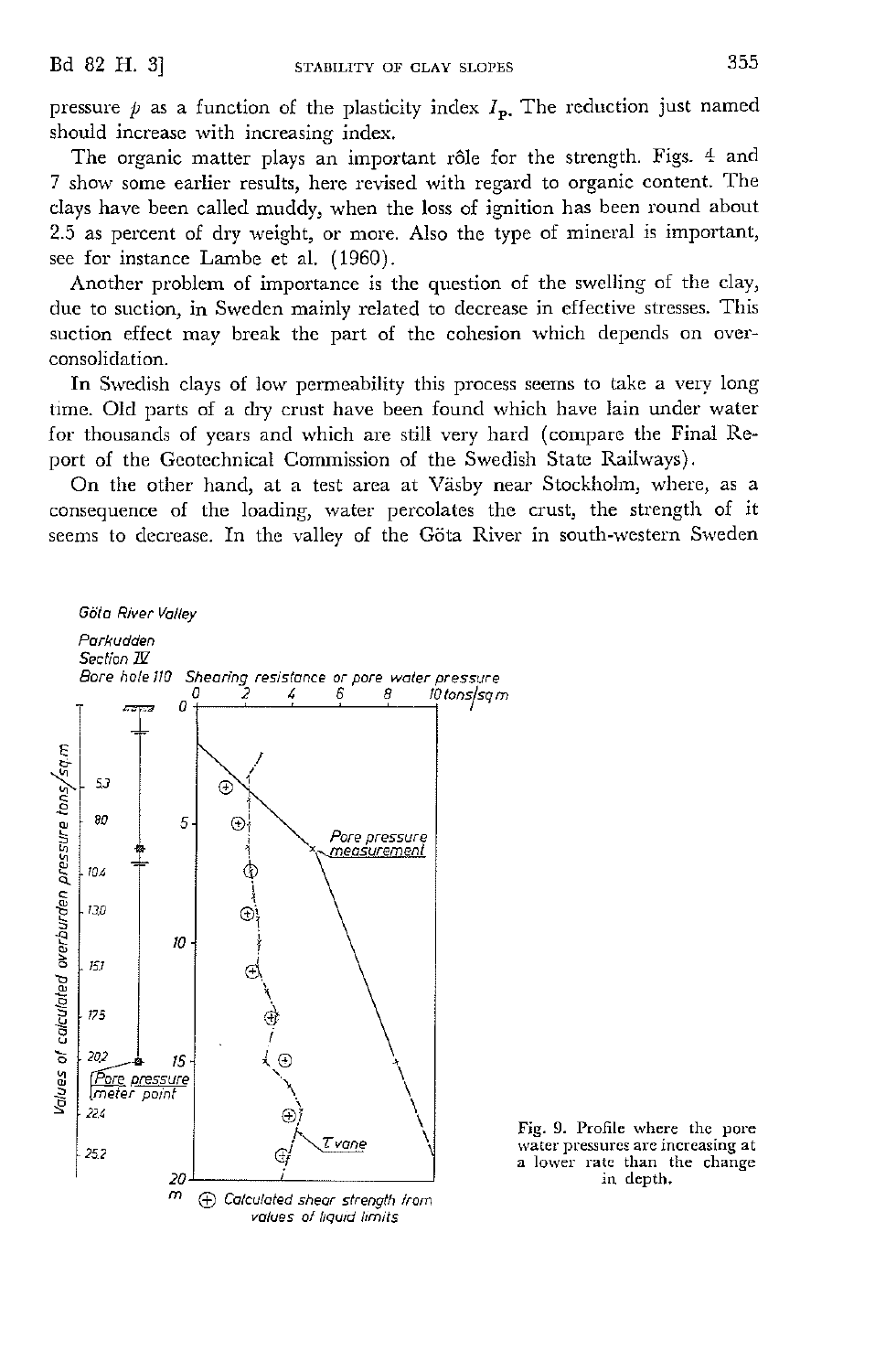one often finds water under artesian pressure, especially in and around sand layers. This water flows to the river through the clay and sometimes in an upward direction. Obviously, this may explain some of the low strength results which are measured close to such permeable layers.

Fig. 8 may indicate such a phenomenon, where the undrained strength results obtained with various methods are lower at greater depth.

Fig. 9 on the other hand shows a case, where the pore water pressures are rather low in the lower part of the profile investigated, seemingly indicating a pore water flow downwards. The strength distribution is measured and calculated, the results of both methods being similar, indicating rather stationary flow conditions.

#### Bases of Strength Assumptions

In other countries, the modified Coulomb formula is often used for clay. It is written

$$
\tau_{\rm f} = c' + (\sigma_{\rm n} - u) \tan \Phi' \dots \dots \dots \dots \dots \tag{4}
$$

where  $c' =$  apparent cohesion

 $\Phi'$  = angle of apparent friction

 $\sigma_n$  = total pressure normal to the failure surface

At normally consolidated clays the origin values of  $c'$  can usually be omitted, and it should be possible to write

$$
\tan \Phi' = \frac{\tau_f}{\sigma'_n} \dots \dots \dots \dots \dots \dots \dots \tag{5}
$$

In the drained case this formula is equal to Eq. (2). The Coulomb formula can thus be used at the first loading.

In the interpretation of the undrained triaxial test, however, some complications will arise. Suppose for instance that the test sample is consolidated for an all-around pressure  $\sigma_{\rm g}$ . If the failure is caused by increasing the axial pressure by an amount  $\Delta \sigma_1$  and, which may often be assumed, if the pore water pressure increases by the same amount, the normal pressure  $\sigma'$ , will decrease, giving rise to difficulties of interpretation. If the state of consolidation should be dominated solely by  $\sigma'$ <sub>1</sub> this interpretation should give the same results as the drained shear-box test, in which  $o'_1$  is also higher than  $o'_n$ .

The same problem will arise if the failure is performed in decreasing  $\sigma_3$ , and with zero pore water overpressures,  $\Delta u = 0$ .

Fig. 10 shows the results of a number of undrained triaxial tests in relation to the plasticity index ( examined strictly after the modified Coulomb fonnula, corrected for measured pore water pressures, see Fig. 11a), which differ, however, very much from the  $\Phi_d$  values of the shear box. Also the relationship is rather strange and the scattering of results is high.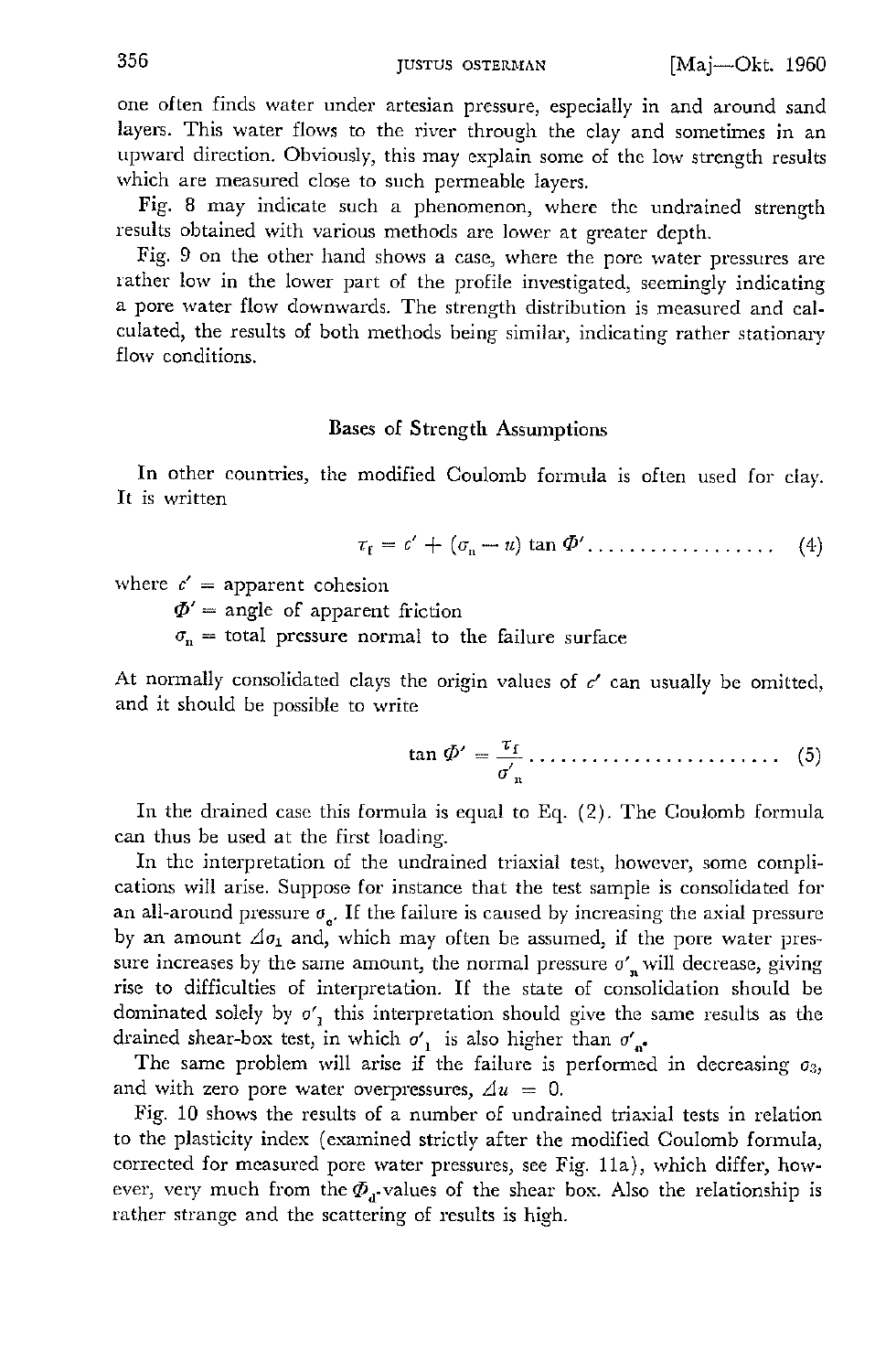

Fig. 10. Apparent angle of shearing resistance plotted against plasticity index, in undrained short-term triaxial tests, using effective stresses.

There may be many reasons for that. One is the all-around consolidation and the time effect, which must be of influence. Another lies in the pore water pressures set up, and also the manner of interpretation. Besides, the formula may not fit.

We will try the Skempton (1954) formula for pore water pressures on some extensively tested soils

$$
\varDelta u = B \left[ \varDelta \sigma_3 + A \left( \varDelta \sigma_1 - \varDelta \sigma_3 \right) \right] \dots \dots \dots \dots \dots \tag{6}
$$

where  $\Delta \sigma =$  increment of stress

 $A = constant$   $B = constant$ 

The following results are obtained. Firstly, in the case of performing the triaxial test by decreasing  $\sigma_3$ , keeping  $\Delta u = 0$  at the same time, one gets

$$
A = -\frac{\Delta \sigma_3}{\Delta \sigma_1 - \Delta \sigma_3} \quad \dots \quad \dots \quad \text{(6a)}
$$

This case gives in some normal consolidated cases the following A-values. (Some additional data of the test specimens are given in Table II, the isotropic consolidation pressure  $\sigma_{e}$ , the major principal stress  $\sigma'_{1f}$  at failure, minor principal stress  $\sigma'_{3f}$  at failure, etc.)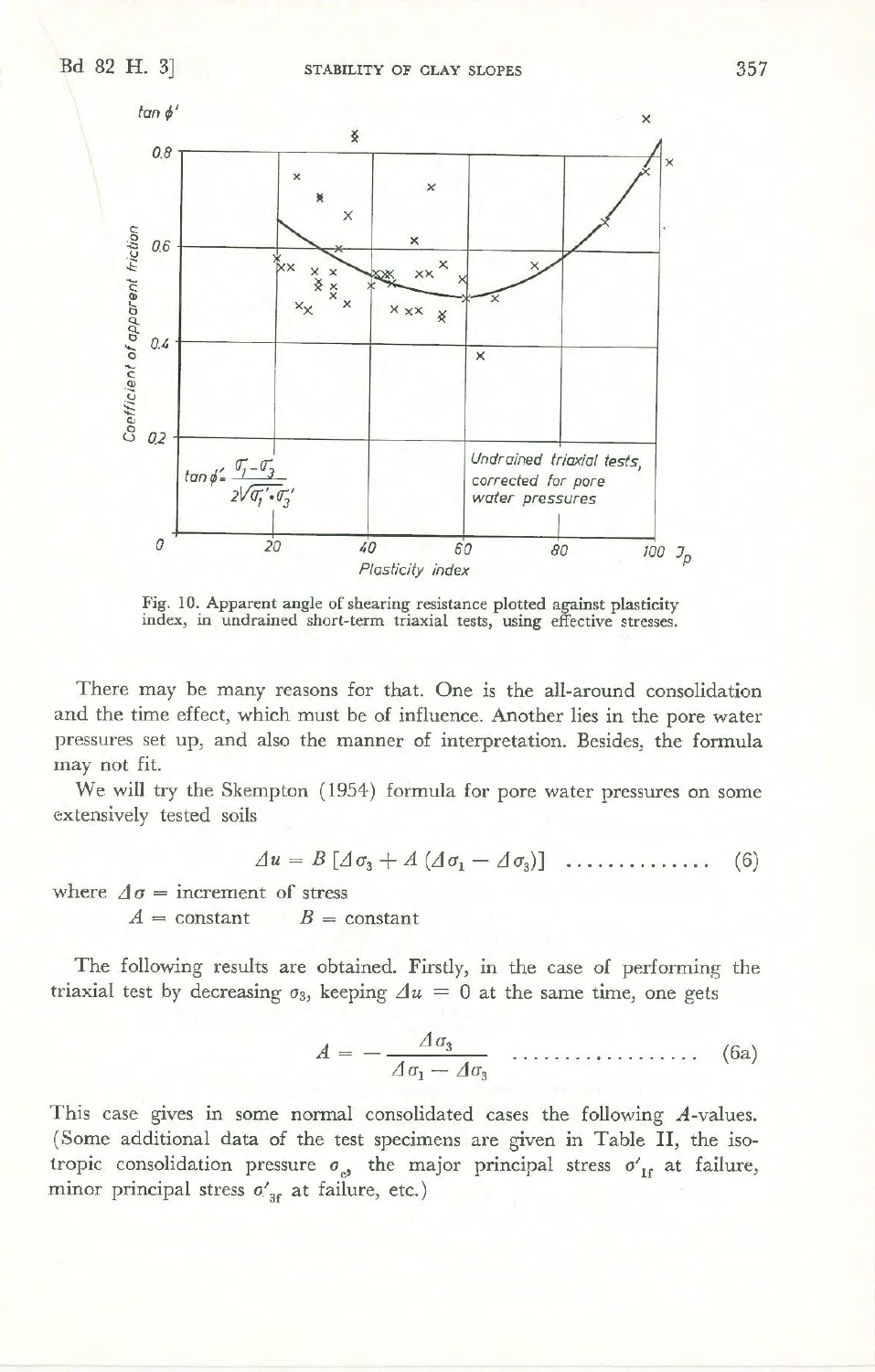

b



 $tan \, φ'_{ic} = \frac{(σ'_{1} - σ'_{3})cos φ_{e} + 2(σ'_{1c} - σ'_{1})tan φ_{e}}{2 σ'_{1c} - (σ'_{1} - σ'_{3}) (1 + sin φ_{e})}$ 



Fig. 11. Explanatory figure showing different methods of interpreting triaxial tests. In method  $a$  one also may find solutions with other tangent or secant points. In method  $b$  (when used strictly) one corrects for volume changes due to  $\Delta \sigma_1$ .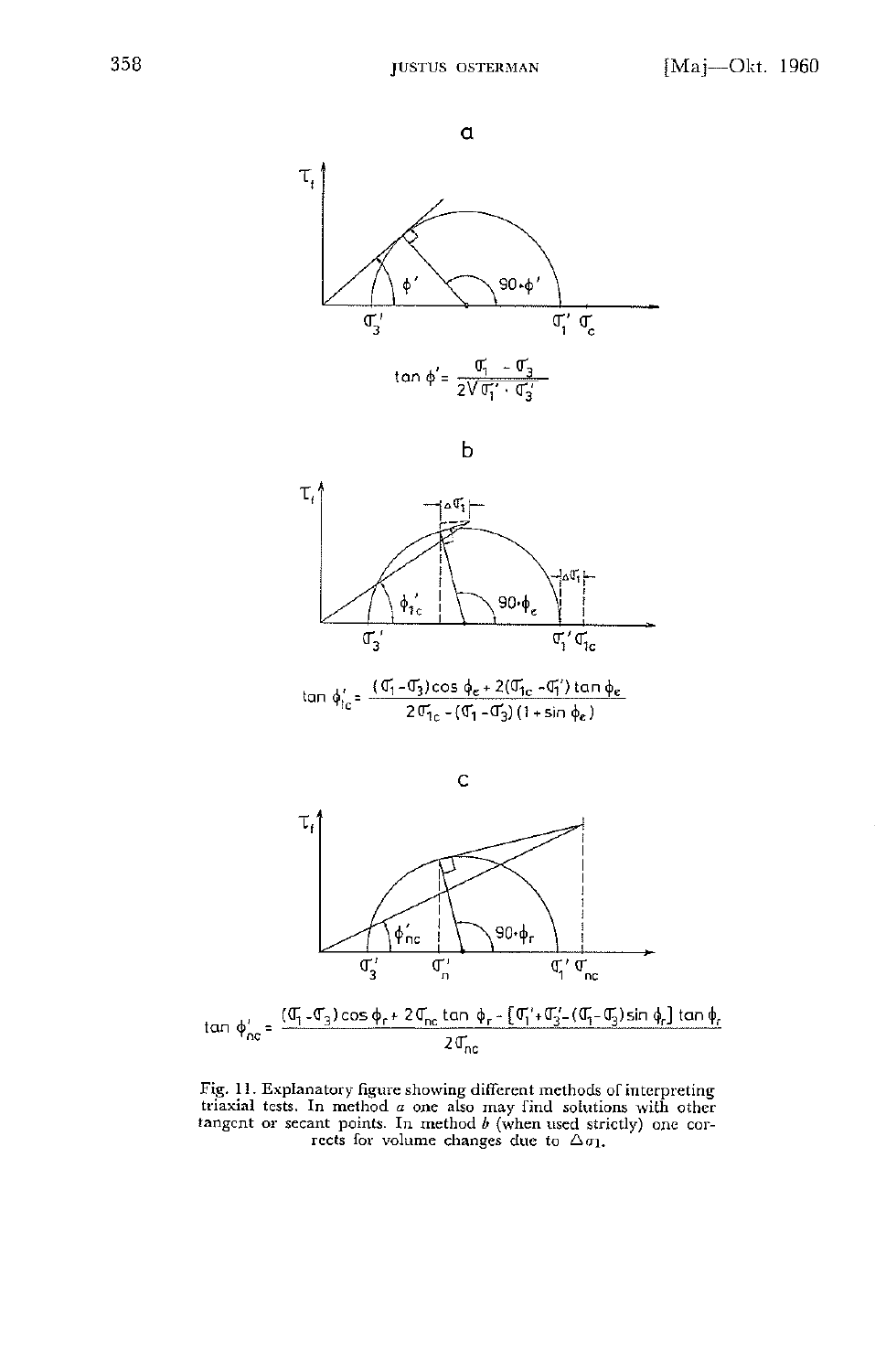| Lilla Mellösa       | Test No. 1013 | 1.01<br>$A =$ |
|---------------------|---------------|---------------|
| Surte               | 1830          | 1.15          |
|                     | 2319          | 1.11          |
|                     | 4 1 4 8       | 1.03          |
|                     | 6 6 9 4       | 0.94          |
| <i>Strandbacken</i> | 25D           | 1.32          |
|                     | 25E           | 1.21          |
|                     |               |               |

Thus  $A = 1.1$  on an average. Testing the same soils with increasing  $\sigma$ , and reading the  $\triangle$ u-values, one gets

 $Lilla$  *Mellösa* 

| Test No. 1024 |       |  | $B = 1.01$ |
|---------------|-------|--|------------|
|               | 1 054 |  | 1.07       |
|               | 1058  |  | 1.08       |

Table II. Data of triaxial tests with reduction of stresses and keeping the pore water overpressure  $\Delta u = 0$ , (performed in the apparatus, type NGI)

| Identifica-<br>tion No.                                                                                      | m                                            | $ \ensuremath{\text{Depth}}  \text{Volume} $<br>weight $ ws $<br>$t/m^3$ |                                                                 | $ w_{\rm L}  w_{\rm p}$ |                                                |                                                | $\frac{1}{\text{kg/cm}^2}$                                                      | $\sigma_{3}$ | $\sigma_{\rm 1f}$                                                                   | $\tan \Phi'$                                          | $\Phi'{}_{1c}$<br>tan                           | è<br>tan | Soil classification                                                                                                                                                                                              |
|--------------------------------------------------------------------------------------------------------------|----------------------------------------------|--------------------------------------------------------------------------|-----------------------------------------------------------------|-------------------------|------------------------------------------------|------------------------------------------------|---------------------------------------------------------------------------------|--------------|-------------------------------------------------------------------------------------|-------------------------------------------------------|-------------------------------------------------|----------|------------------------------------------------------------------------------------------------------------------------------------------------------------------------------------------------------------------|
| 11013 F 12<br>[2319 K 5314]<br> 1830 K 5314 <br>6694 K 5314<br>14148 K 5314l<br>[25 D K 5314]<br>25 E K 5314 | 35<br>7.5<br>7.5<br>10<br>10<br>20.5<br>20.5 | 1.43<br>1.66<br>1.59<br>1.70<br>1.70<br>1.59<br>1.59                     | 112 133  44   89 <br><b>551</b><br>581<br>53<br>45<br>70I<br>70 | 87<br>87                | 60 25<br>69 25  <br>54 27<br>50 26<br>32<br>32 | 35 <sub>1</sub><br>44<br>27<br>241<br>55<br>55 | 3.0<br>$3.10$   1.0<br>4.15   1.76   4.32<br>$2.15$   0.75   2.11<br>4.8<br>6.8 | 2,48         | $\vert 0.86 \vert 2.98 \vert$<br>$1.15$   0.30   1.06<br>12.82<br>1.6514.03<br>6.06 | 0.662<br>0.67<br>0.55<br>0.47<br>0.54<br>0.46<br>0.46 | 0.60<br>0.49<br>0.475<br>0.53<br>0.405<br>0.425 | 0.37     | 0.656 0.425 Dark-grey clayey<br>nekron mud<br>$0.475$ Grey clay<br>$0.42$ Grey clay<br>$0.425$ Grey clay<br>$0.47$ Grey clay<br>0.355 Grey clay, slight<br>sulphide bands<br>Grey clay, slight<br>sulphide bands |

Other tests have shown that  $A$  and  $B$  under certain conditions (especially at overconsolidation) vary more than given above. The assumption of the pore pressure increments being the same as the stress increments is thus not in strict accordance to reality.

Nowadays, in theoretical connections, the Hvorslev (1937) formula of shear strength is often used

$$
\tau_{\rm f} = \epsilon_{\rm e} + (\sigma_{\rm n} - u) \tan \Phi_{\rm e} \dots \dots \dots \dots \tag{7}
$$

where  $c_e$  = »true» cohesion<br>  $\Phi_e$  = angle of »true» friction

In this formula, one has

$$
c_e = \varkappa \cdot p_e \quad \ldots \ldots \ldots \ldots \ldots \ldots \ldots \quad (7a)
$$

where  $x =$  coefficient for working cohesion

 $p_e$  = equivalent consolidation pressure (belonging to void ratio at failure). The pressure  $p_e$  is referred to the vertical pressure  $p_1$  in the oedometer test in the following way

$$
p_{\circ} = p_1 \cdot e^{B'(\epsilon_1 - \epsilon)} \quad \dots \dots \dots \dots \dots \dots \tag{7b}
$$

where  $e = \text{void ratio}$ .  $e=2.718...$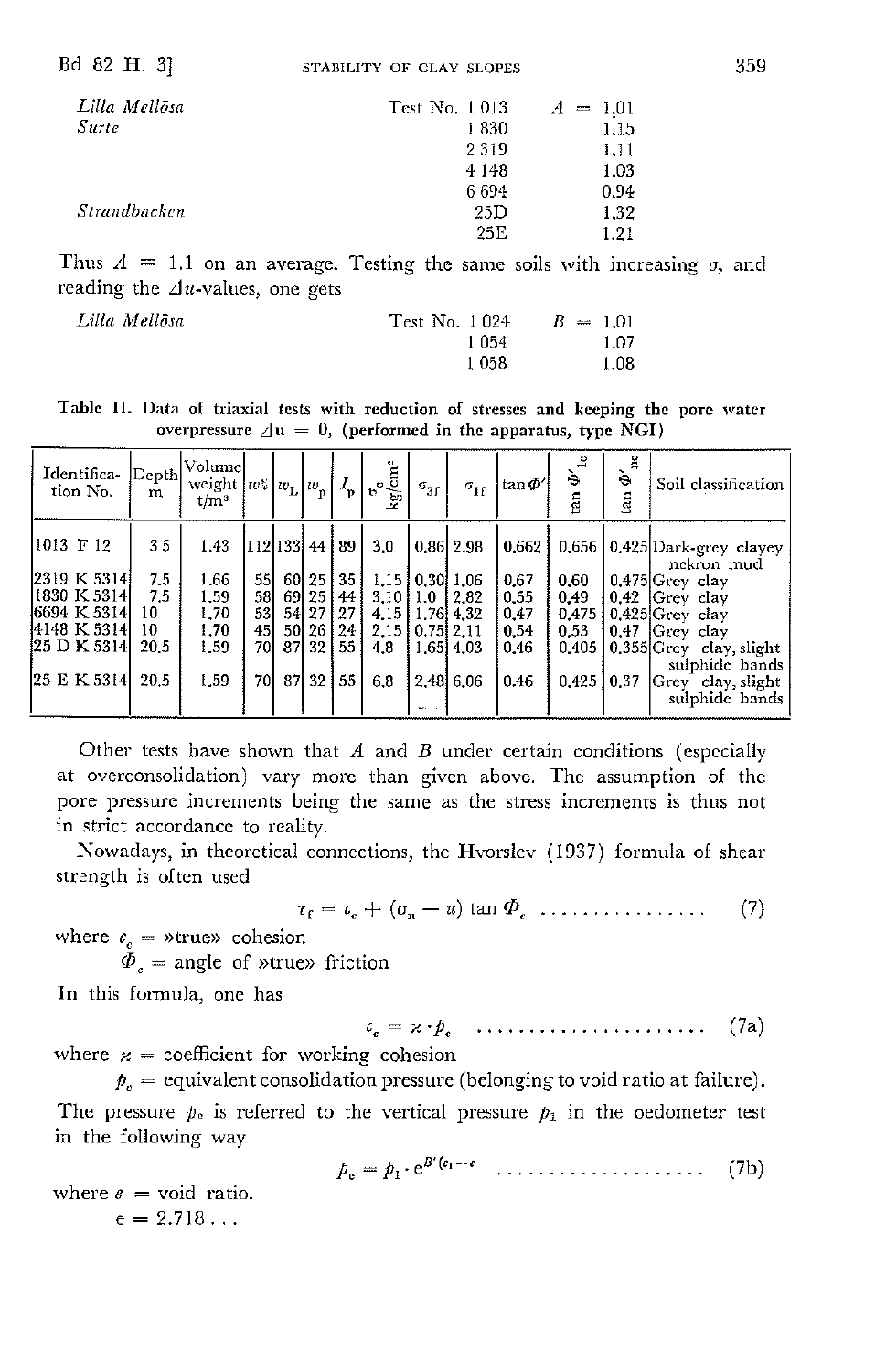

Fig. 12. Apparent angle of shearing resistance plotted against plasticity index, in undrained short-term triaxial tests, using effective stresses but corrected for changed  $\sigma'$ ,-stress.

The problem of the shear strength taken up from the Hyorsley formula is dealt with in the above-mentioned paper of Roscoe et al. as a problem in the space, the effective stress  $o'$  and the void ratio  $e$  at failure being two of the axes.

It can be discussed whether the oedometer test in that connection really gives the proper values of the coefficients  $B'$  and  $\varkappa$ , which ought rather to be referred to a failure test. However, some proportionality is probable. Moreover, it seems reasonable that the particle shape and orientation, the quantity of organic matter, etc., should be of some importance.

Fig. 12 shows the same results as Fig. 10 but corrected for the differences between the major principal stress at consolidation and at failure, and for the direction of the failure surface (cf. Fig. 11b). This figure also shows a rather peculiar relationship between the coefficient of apparent friction, here called tan  $\Phi'_{1c}$  and the plasticity index, and also some scattering of results.

Perhaps, the Hvorslev formula should not be used to interpret short-term tests. The problem of consolidation is obviously something more than the question of pore water pressures. One must discuss the cohesion due to secondary compression, etc.

Another formula in use is the Krey-Tiedemann formula (see Muhs 1957), which can be written

$$
\tau_{\rm f} = c_{\rm n} + (\sigma_{\rm n} - u) \tan \Phi_{\rm r} \dots \dots \dots \dots \dots \tag{8}
$$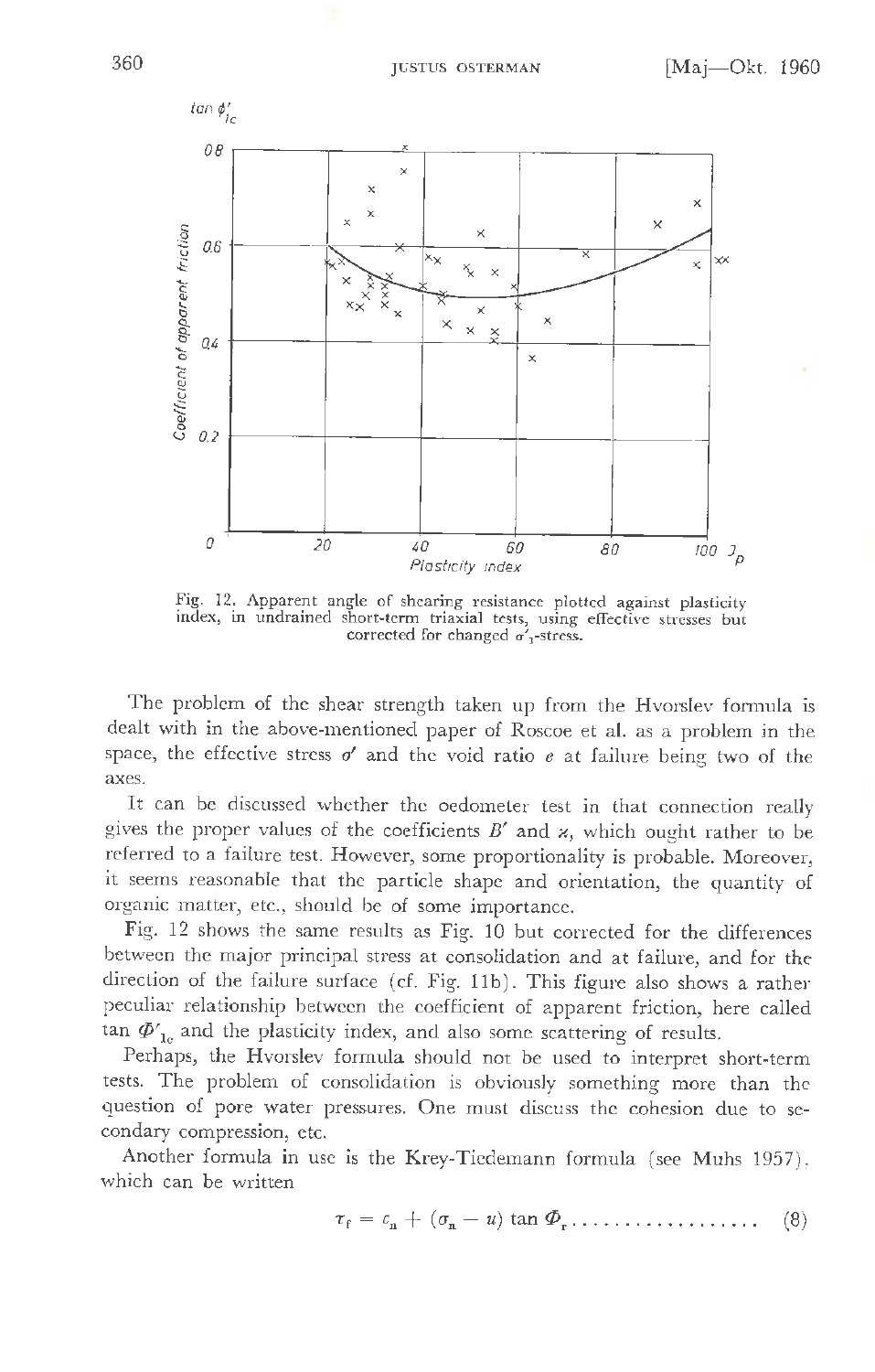



Fig. 13. Apparent angle of shearing resistance plotted against plasticity index, in undrained short-term triaxial tests, using effective stresses but corrected for changed *a'*n-stress.



The question of the accuracy of the Krey-Tiedemann formula is taken up by Hvorslev  $(1937)$ , who points out the problem of swelling. This has also been mentioned by Muhs. In the case of clays of the Göta River Valley, however, the swelling is rather small.

Fig. 13 shows the same results as Figs. 10 and 12 but corrected for the differences between the initial consolidation pressure normal to the failure surface and the working pressure at failure, and for the direction of failure surface (cf. Fig.  $11c$ ). This figure, which also includes a few additional results, shows a rather smooth relationship between the coefficient of apparent friction, here called tan  $\Phi'_{ne'}$  and the plasticity index.

At the latter calculation the present author has used a method suggested in his paper of 1960 to interpret the results of triaxial testing which, for the sake of simplicity, is graphic and approximate to be a simple complement to the usual pore water pressure correction in the Mohr circle version. Using the method just named the scattering of results of tan  $\Phi'_{\rm nc}$  could be kept moderate for similar clays. When determining  $\Phi'_{\text{ne}}$  values of  $\tilde{\Phi_r}$  are taken up from the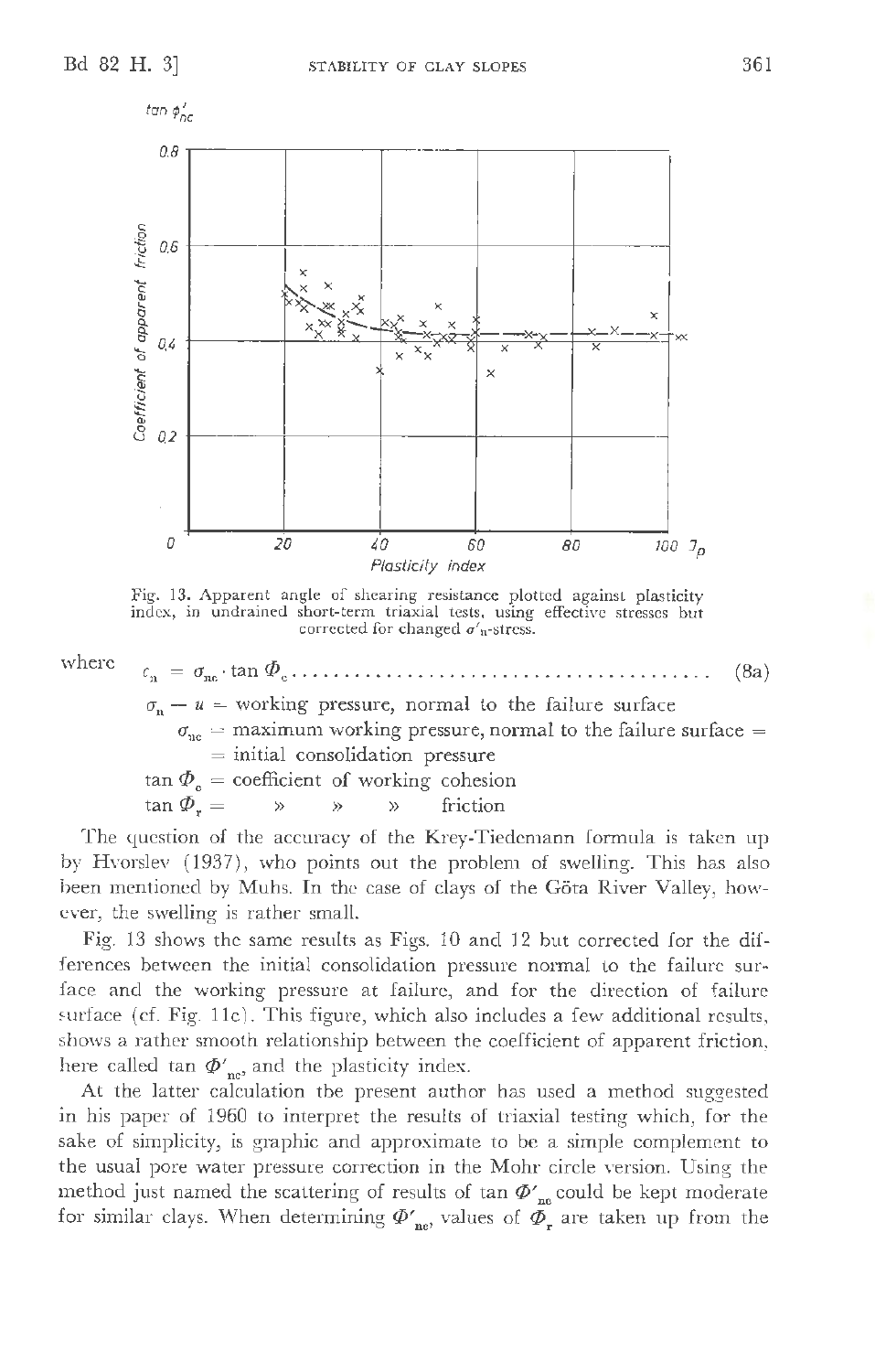

Fig. 14. Apparent angle of shearing resistance plotted against plasticity index, in normally consolidated tests or recalculated into effective stresses and normal consolidation, according to various interpreting methods.

Gibson (1953) diagram of  $\Phi_{r}$ , which, however, should correspond to the Hvorslev angle  $\varPhi$ <sub>c</sub>. The error thus introduced cannot be great.

The shear strength parameters were often earlier, when correction was made only for pore water pressure, derived in a way which will not hold true in the case of tests on Swedish clays. The most important reason for the deviations is probably prestresses, already mentioned by A. Casagrande and Wilson ( 1953), which may be allowed for according to the method of the above-mentioned paper of the present author.

These questions are most important when the consolidation pressures arc higher than the actual pressures, the clay thus being in the range of overconsolidation. The isotropic consolidation in the laboratory may influence test results, a question touched upon by Bishop and Henkel ( 1953).

It seems also necessary to regard the influence of the swelling on the cohesion intercept.

Finally, the *Cohesion method* is also used. We know that it can be applied in the undrained case. We may for instance on the same points as were used for Figs. 10, 12 and 13 use the formula

$$
\tan \Phi_{\rm e} = \frac{\sigma_1 - \sigma_3}{2 \sigma_{\rm e}} \quad \dots \quad \dots \quad (9)
$$

where  $\sigma_{\rm e}$  = the all-around consolidation pressure.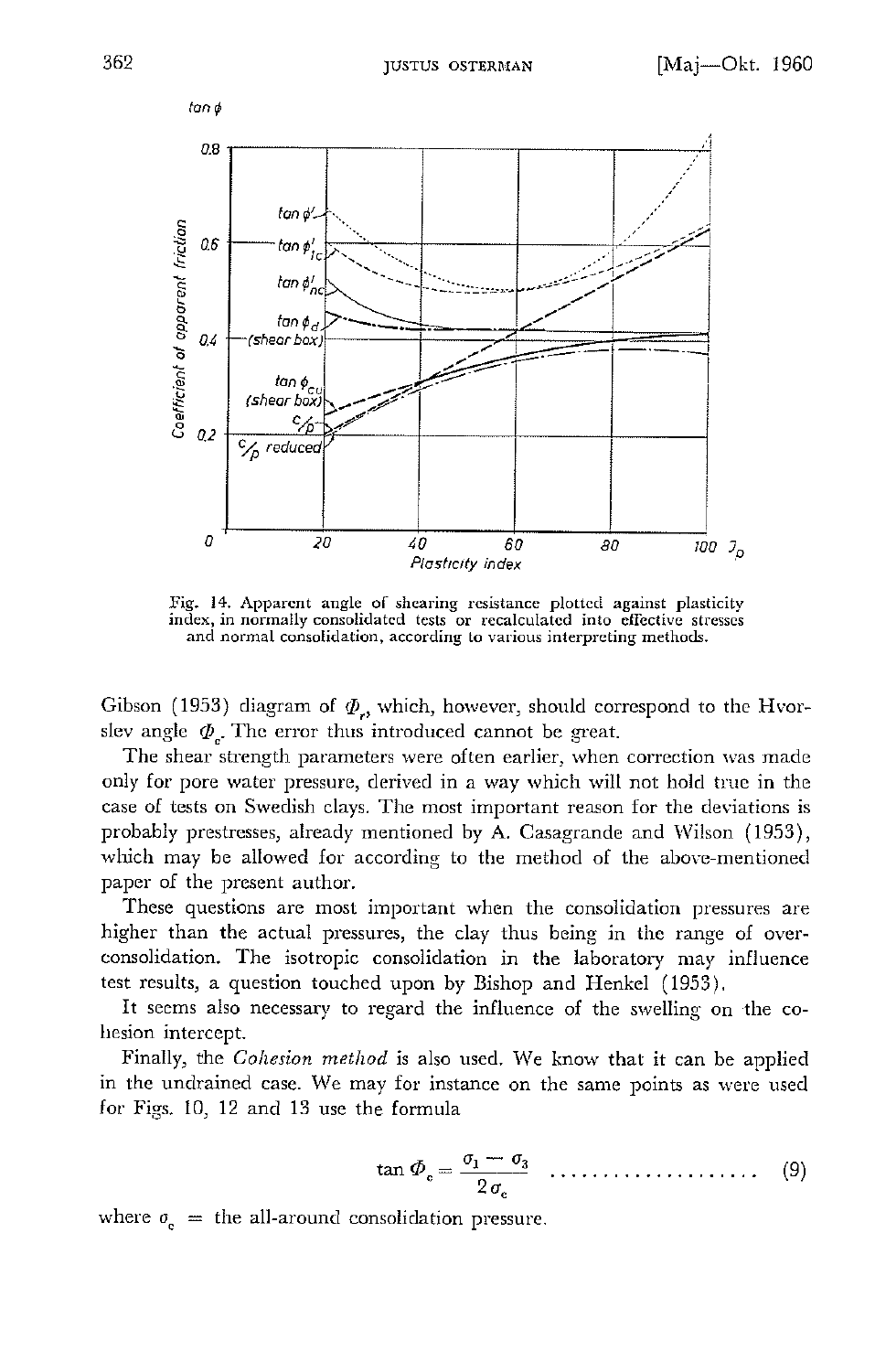The values of tan  $\varPhi_{\rm c}$  will then be in the region of 0.325 at  $I_{\rm P} \approx 40$  and 0.35 at  $I_p \approx 100$ , and the scattering will be on an average about 10 per cent, or nearly the same value as when using the Krey-Tiedemann principles of strength formulas in the version of the present author.

In Fig. 14 a compilation is made of average values of the above-mentioned results of the strength tests. In all cases the tests used arc checked to be performed at stresses above the preconsolidation (at natural conditions) stress by control tests, usually 3~4 tests. The values plotted are regularly those from the tests with the highest load.

In the diagram a curve of the values of  $c/p$  is also plotted, reduced in a way similar to that used by Olsson. In most laboratory tests the strengthening effect of the secondary consolidation is left unsolved. For that reason, the curves fitted are rather conditional.

It may be asked which of the curves plotted in Fig. 14· should be used. The tan  $\Phi'$ -curve seems obviously wrong. The tan  $\Phi'_{10}$ -curve may be too high, the interpreting method more suited to long-term tests. Of the curves from triaxial results, the minor scattering is on the  ${\phi_{\rm nc}'}$ -curve which is also more conservative than the others, and which may be used when interpreting quick tests. The  $\varphi_d$ -values for drained tests are also arrived at in a reasonable way.

Of the curves for undrained strength, the tan  $\Phi_{\text{en}}$ -curve at high values of  $I_p$  and the reduced  $c/p$ -curve are most conservative. The tan  $\Phi_{\rm eu}$ -values at low  $I_p$  do not seem to be performed on fully undrained samples, and are not to be used.

The choice of the test method should be made with due regard to the specificity of the actual problem. Time influences and manner of consolidation (and possible decrease in effective stresses) seem thus to be most important effects and these will be more carefully investigated later on. A final solution of the problem demands extended physico-chemical considerations, as for :instance to thixotropic effects.

#### Natural conditions

Above, the interpretation of strength results, the influence of time, and particle orientation were discussed in the case of laboratory testings. Such influences can also be observed in natural conditions.1

Fig. 15 for instance shows some results of measurements on electrical resistance in the soil, performed vertically and horizontally on samples taken. As might be imagined, the latter resistance is smaller, the plane of most particles being orientated in a horizontal direction. This fact may arise initially at sedimentation or be caused later on by overburden pressures. The same effect can be studied on permeability tests, performed in both directions.

In Sweden, visible deformations can often be observed in the upper regions of slopes. This phenomenon may, however, be rather haimless, the outer parts

<sup>&</sup>lt;sup>1</sup> B. Fellenius (1955) has pointed out creep settlements of piles in clay.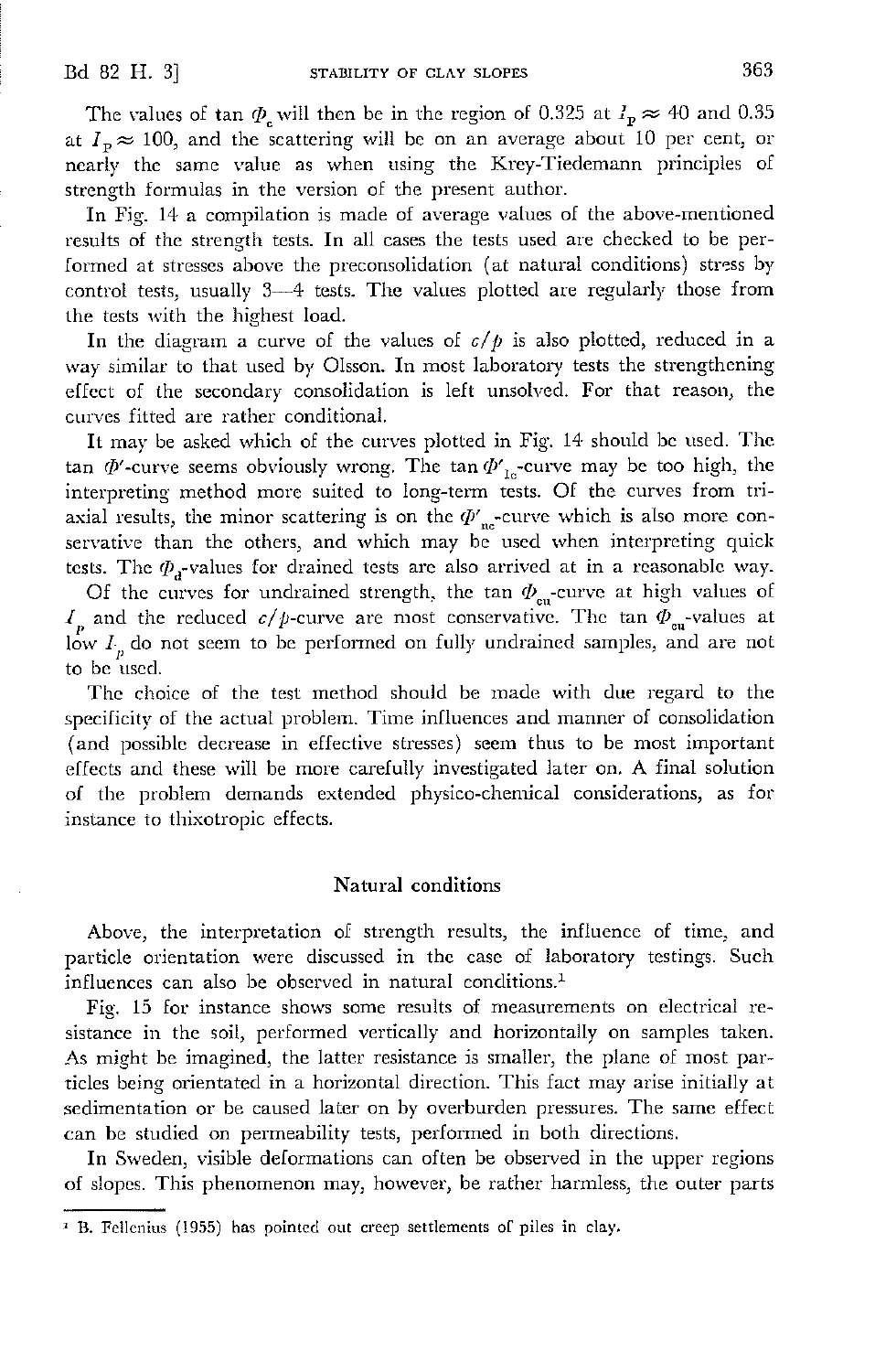

Fig. 15. Electrical resistance in Ohms, measured with laboratory penetration electrodes (l cm2 surfaces. I cm. apart), in Ska-Edeby clay.

of the slopes being in the state of slight creeping, but may also depend on a state of stress very near to failure.

If one dares to draw any conclusions from the theories of the above, creep will start at shearing stresses higher than those of final settlements of a level terrain. The plastic deformations will thus be limited to some high-stressed regions.

The velocity of creep may be in a certain relation to the amount of overexertion. Fig. 16 shows a slope, where in a plastic region it is supposed that a slip failure will occur along a surface ( or rather a zone), which is kinematically possible, taking into account volume changes that occur. As the sliding body is supported in a highly statically indeterminate way, the distribution of subgrade reactions must be regarded as rather arbitrary.

One often uses a definite shear strength value as a criterion on the resistance against sliding. That must, however, be made with some caution. In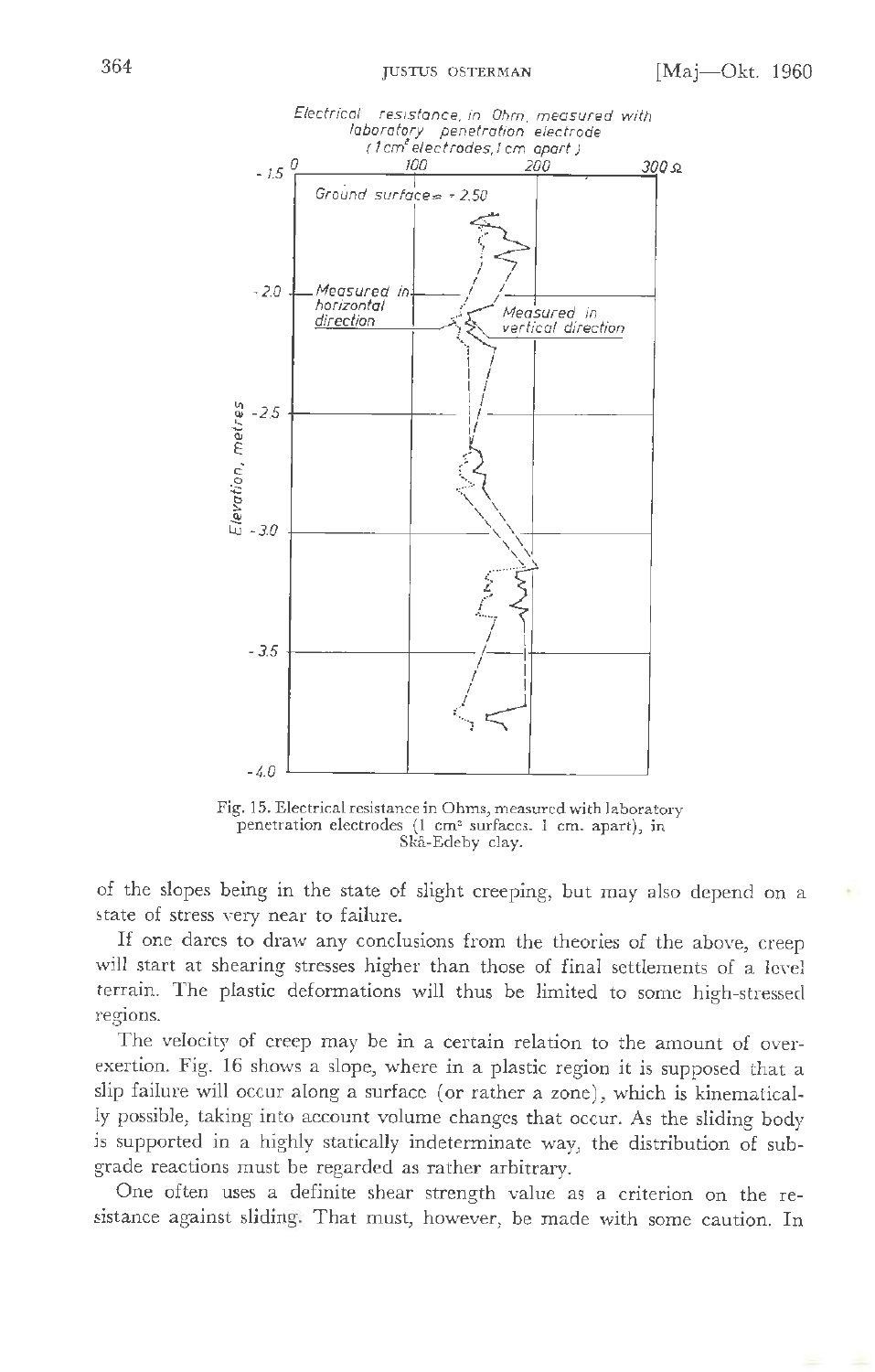

Fig. 16. Theoretical behaviour of high-stressed slope and principles of failure. Failure zone h in thickness.

this connection, see Peterson, Jaspar, Rivard and Iversen (1960), who state that the stability of embankments on slightly overconsolidated, very plastic clays is overestimated according to both the "total stress" method and the "effective stress" method, and recommend reduction of laboratory test results to avoid the calculated, too high safety factors.

The concept of a certain strength is also rather primitive in reality. As can be seen immediately, sand in bulk, for instance, has no cohesive strength, but it shows resistance to shear, mainly arising from grain contact forces which, during the shear, form works when the grains travel, see Osterman (1959).

For an accurate estimation of the shearing resistance of a slope one should really make an extensive study of the stability of the system from the thermodynamic point of view. Normally, however, one must confine oneself to get an idea of the main amounts of energy mobilized at a real or virtual displacement, arising during an estimated time, and to find out if that event will occur under drainage.

Thus, in the figure one may study the loss of potential energy of the sliding body, when it is turning at an angle of  $d\beta$  (or in other cases travelling a certain distance). Strain-work appearing in the body proper can often be ignored.

The study consists also in estimating the work occurring in the slip layer *h*  when it is sheared at an angle of *dy.* The latter energy mainly comes from shearing and outer dilatancy.

At the deformation some energy may be dissipated by thermal effects during the time *dt* and pore water flow in a direction normal to the slip surface. Of special interest in this connection is any transfer between intergranular stress and pore water pressure arising from inner dilatancy, and changes in frictional resistance emanating from such transfer.

In simple practical cases the calculation must thus be confined to a study of the equilibrium conditions, with regard only to the main situation of